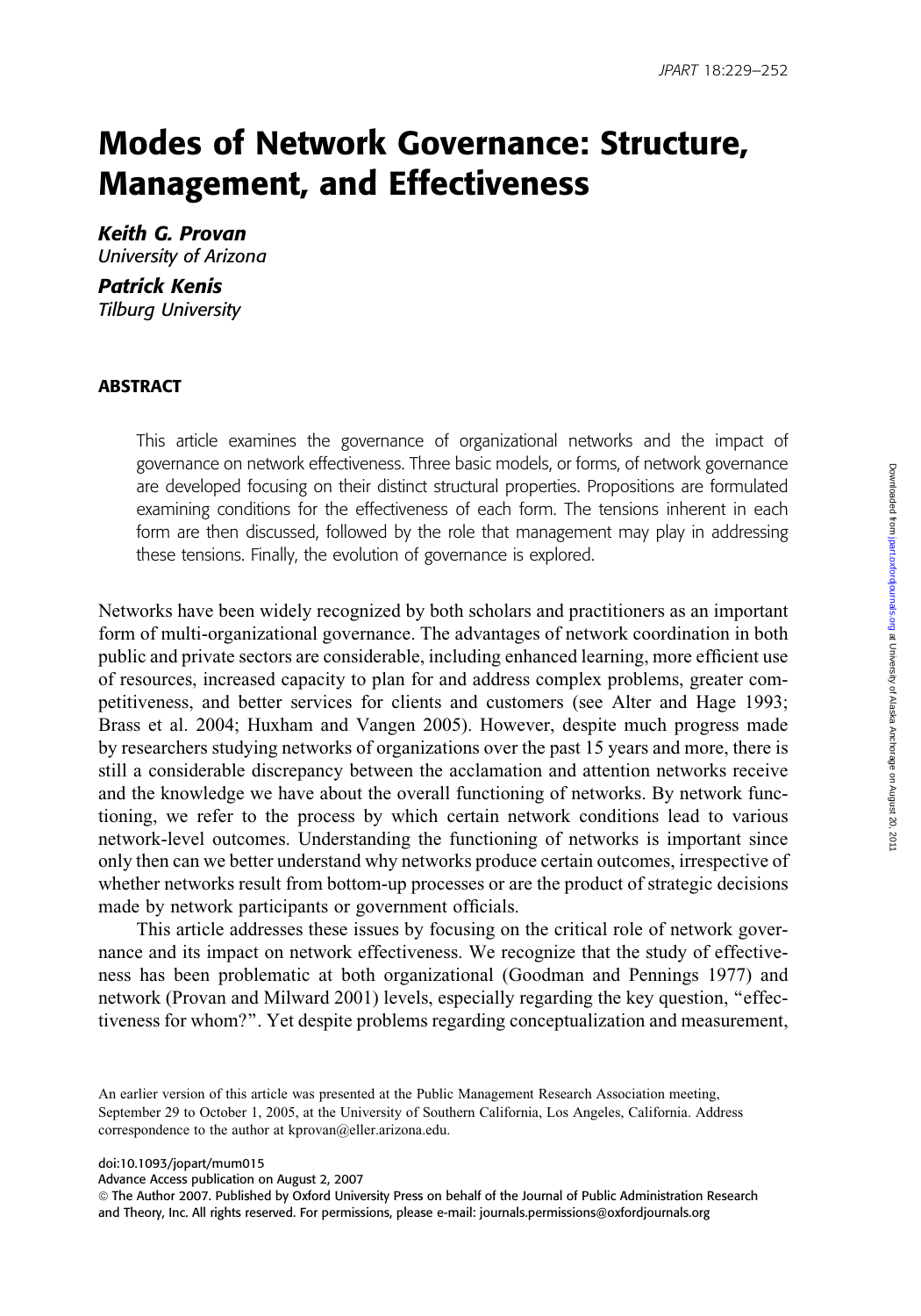effectiveness is a critical concept, for both researchers and practitioners, that cannot simply be ignored. Network effectiveness is defined here as the attainment of positive networklevel outcomes that could not normally be achieved by individual organizational participants acting independently. Although individual organizational participants may, and probably should benefit as well, effectiveness is viewed here at the network level. The specific type of network-level outcome considered is not, however, defined by us but depends on the particular constituency assessing the functioning of the network (see Provan and Milward 2001). This implies that we do not consider a certain outcome a priori as the correct one because each presents a potentially valid point of view. Such outcomes might include strengthened community capacity to solve public problems like crime, homelessness, or health care; improved integration of critical services to vulnerable populations; regional economic development; and responsiveness to natural or made-made disasters.

Although networks have been studied from a variety of perspectives, surprisingly little attention has been paid to the governance of whole organizational networks. This broader focus is what Powell et al. (2005, 1133) recently referred to as ''illuminating the structure of collective action.'' In part, the reason for adopting a more narrow perspective may simply be that organizational scholars are used to studying organizations, not multiorganizational arrangements (Salancik 1995). In addition, developing a deep understanding of network governance requires collection of data on multiple networks, which can be time consuming and costly. Although there is a growing literature on networks as a unit of analysis, the majority of this work has been descriptive (cf. Agranoff and McGuire 2003; Goldsmith and Eggers 2004; Huxham and Vangen 2005; van Bueren, Klijn, and Koppenjan 2003). Finally, there seems to be some reluctance among many who study networks to discuss formal mechanisms of control. A common assumption is that since networks are collaborative arrangements, governance, which implies hierarchy and control, is inappropriate (Kenis and Provan 2006).

## ORGANIZATIONAL VERSUS NETWORK GOVERNANCE

Governance is a topic that has long been studied by organizational scholars (cf. Mizruchi 1983; Westphal and Zajac 1995). Traditionally, governance in business firms has focused on the role of boards of directors in representing and protecting the interests of shareholders (Fama and Jensen 1983). Governance has also been studied in the nonprofit context, although the focus here has generally been on the role of boards of trustees, as representing and protecting the interests of community members or other politically important constituencies (Provan 1980). In public management, governance refers not to the activities of boards, but mainly, to the funding and oversight roles of government agencies, especially regarding the activities of private organizations that have been contracted to provide public services (Hill and Lynn 2005). A critical role for governance in all these sectors, and consistent with principal-agent theory, is to monitor and control the behavior of management, who are hired to preside over the day-to-day activities of running the organization (Eisenhardt 1989; Fama and Jensen 1983). Although there is much recent evidence that boards do not necessarily take their responsibilities seriously enough (i.e., Enron Corporation), board members do have a legal obligation to perform their duties and are liable if the organization they represent engages in illegal or irresponsible behavior.

With some exceptions (cf. Goldsmith and Eggers 2004; Imperial 2005; Jones, Hesterly, and Borgatti 1997; Moynihan 2005; Park 1996), most literature on organizational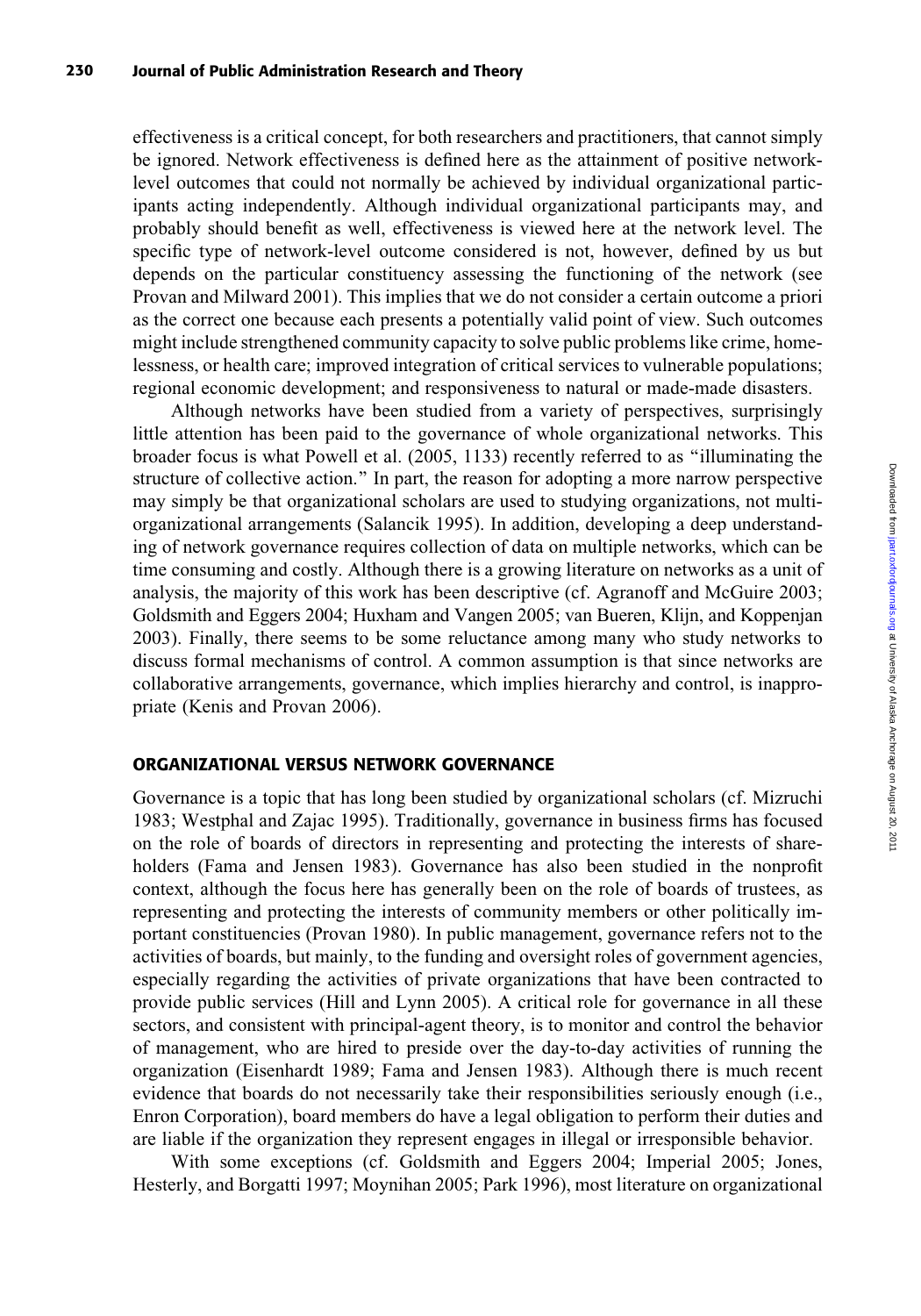networks does not explicitly address governance. The most obvious reason is that networks are comprised of autonomous organizations and, thus, are essentially cooperative endeavors. Since networks are not legal entities (we do not consider joint ventures and equitybased alliances to be true networks), the legal imperative for governance is simply not present as it is for organizations. For goal-directed organizational networks with a distinct identity, however, some form of governance is necessary to ensure that participants engage in collective and mutually supportive action, that conflict is addressed, and that network resources are acquired and utilized efficiently and effectively. Although all networks comprise a range of interactions among participants, a focus on governance involves the use of institutions and structures of authority and collaboration to allocate resources and to coordinate and control joint action across the network as a whole. These interactions are distinct from operational links, which are often dyad based including referrals, sharing of information, and joint programs. Even when mechanisms for governance have been discussed in the literature, they are generally discussed in terms of specific activities performed for a particular network, rather than in a comparative way. As a result, there has been no theory on the various forms of governance that exist, the rationale for adopting one form versus another, and the impact of each form on network outcomes. This is our focus.

We define the term "network" narrowly. Our focus is on groups of three or more legally autonomous organizations that work together to achieve not only their own goals but also a collective goal. Such networks may be self-initiated, by network members themselves, or may be mandated or contracted, as is often the case in the public sector. When defined in this way, as multilateral collectivities, networks can become extremely complex entities that require explanations that go well beyond the dyadic approaches that have been traditionally discussed in the organization theory and strategic management literatures. Our definition focuses on what Kilduff and Tsai (2003) refer to as ''goaldirected,'' as opposed to ''serendipitous'' networks. Although goal-directed networks occur less frequently, they have become extremely important as formal mechanisms for achieving multi-organizational outcomes, especially in the public and nonprofit sectors where collective action is often required for problem solving (cf. Agranoff and McGuire 2003; Imperial 2005; Lemieux-Charles et al. 2005; Provan, Isett, and Milward 2004; Provan and Milward 1995). Especially in the European literature, which is less based on an individualistic fiction (Coleman 1990, 300–05), a substantial number of cases of goal-directed networks have been empirically described (Acevedo and Common 2006; Daguerre 2000; Entwistle et al. 2007; Sydow 2004; Teisman and Klijn 2002). Serendipitous interactions, of course, occur within goal-directed networks, resulting in coevolutionary trajectories that may prove advantageous or detrimental to network outcomes. However, unlike serendipitous networks, which develop opportunistically, goal-directed networks are set up with a specific purpose, either by those who participate in the network or through mandate, and evolve largely through conscious efforts to build coordination.

Addressing complex issues that demand multilateral coordination, as is often the case in the public and nonprofit sectors (to deal with major disasters, increase economic activity in the region, address critical and complex health or human service needs, etc.), requires more than just achieving the goals of individual organizations (O'Toole 1997). It requires collective action and the governance of these activities. Although network governance may not be a legal issue, as with organizational governance, we argue that it is critical for effectiveness. Unlike organizations, networks must be governed without benefit of hierarchy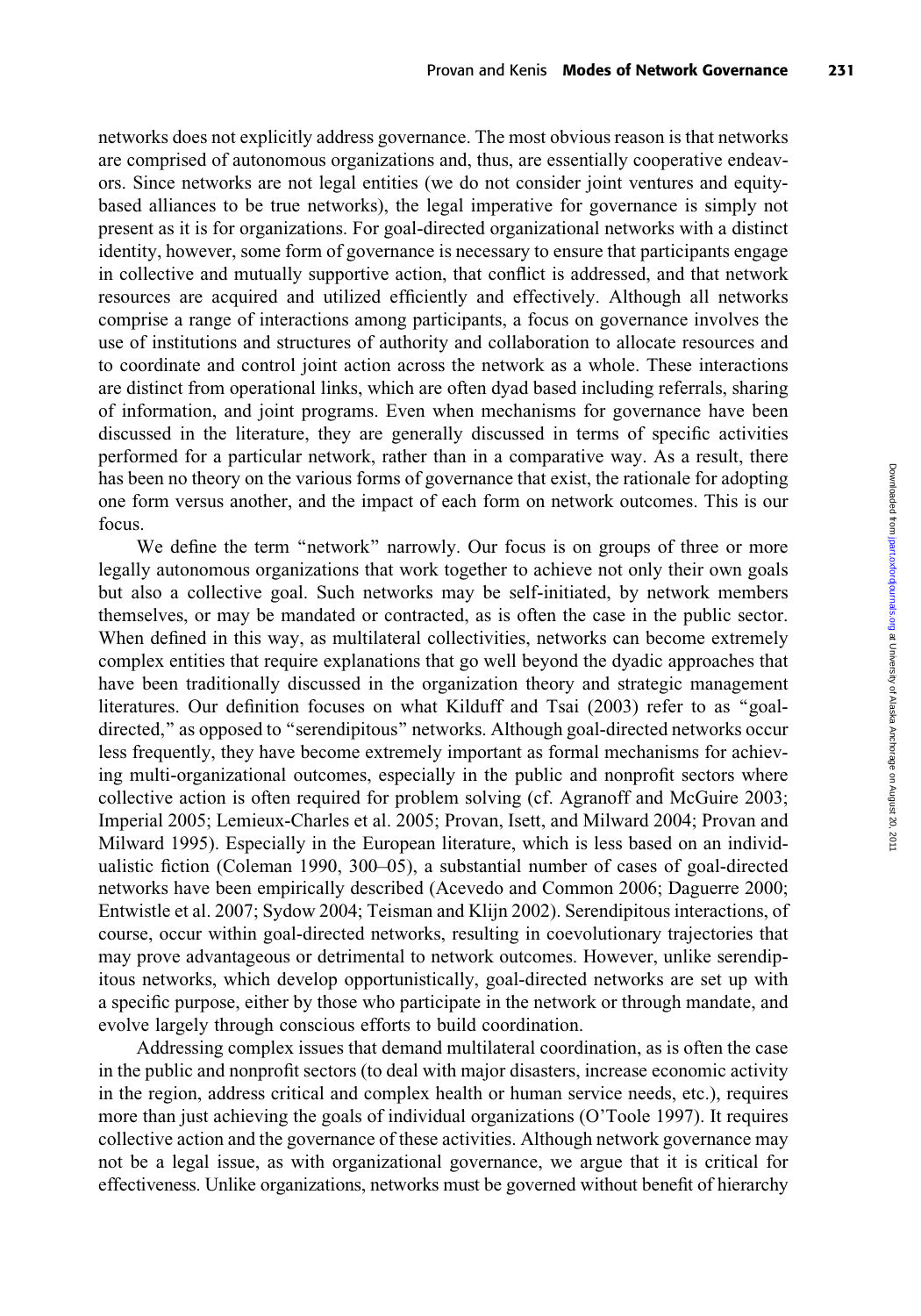or ownership. In addition, network participants typically have limited formal accountability to network-level goals and conformity to rules and procedures is purely voluntary.

Most research on organizational networks can be broadly characterized by two basic approaches: the ''network analytical'' approach and the ''network as a form of governance'' approach, both of which are limited when it comes to analyzing network-level functioning and governance. Network analytical approaches focus mainly on micro-level, egocentric aspects of networks, building largely on work done by sociologists studying networks of individuals. This perspective has had a long history (Moreno 1934). Scholars have contributed especially to the description and explanation of network structural characteristics using such concepts as density, centrality, and structural holes (Burt 1992; Wasserman and Faust 1994). The units of observation are a set of objects called nodes, positions, or actors, and a set of present or absent relations among these objects referred to as edges, ties, or links (Knoke 1990). In network analytical approaches, the main objective can be either to describe, explain, or compare relational configurations or to use these configurations to explain certain outcomes.

The functioning of organizational networks can be partially addressed using this approach, since we defined functioning as the process by which certain network conditions lead to network outcomes. The problem, however, is that for the most part, what gets analyzed and explained is not the network itself, but the ''nodes'' and ''relations'' that comprise the network (cf. Graddy and Chen 2006; O'Toole and Meier 2006). Apart from some notable exceptions (e.g., Owen-Smith and Powell 2004; Powell et al. 2005; Provan and Milward 1995; van Raaij 2006), the unit of analysis (i.e., the phenomenon to be investigated) in this literature is not the complete network but a node (ego) or a dyad. In these studies, findings are related to questions of whether or not the way an actor is embedded in a network has an effect on the outcomes of the actor (such as level of innovation, performance, and learning) (Ahuja 2000) or on describing and explaining the birth, death, effectiveness, etc. of dyadic relationships (cf. Larson 1992; Ring and Van de Ven 1994; Uzzi 1997). Consequently, this literature tells us little about the functioning of networks, because networks are seldom treated as the unit of analysis.

The network as a form of governance approach, in contrast, does treat networks as the unit of analysis. Network is viewed as a mechanism of coordination, or what has often been referred to as network governance. Starting with Williamson's (1975) Markets and Hierarchies, a rich literature has developed on different forms of governance over the last two decades. As seen from an economic perspective, this literature challenged the conventional wisdom that the market is the only efficient system of nonhierarchical coordination. From an organization and administrative science perspective, the most innovative aspect of this literature is that it made clear that organizations cannot be taken as something for granted (see Perrow 1986) and that other forms of coordination, such as networks, can equally achieve goals. Consequently, a discussion unfolded as to whether networks are simply a combination of elements of market and hierarchy, and could, therefore, be placed on a continuum between market and hierarchy, or whether they would be better understood as unique forms of governance in their own right (see Powell 1990). This literature moved toward treating networks as discrete forms of governance, characterizing them as having unique structural characteristics, modes of conflict resolution, bases of legitimacy, etc. (cf. Jones et al. 1998; Raab 2004).

Although the governance approach considers networks as the unit of analysis, the tradition has been for networks to be treated as undifferentiated forms, as if they all could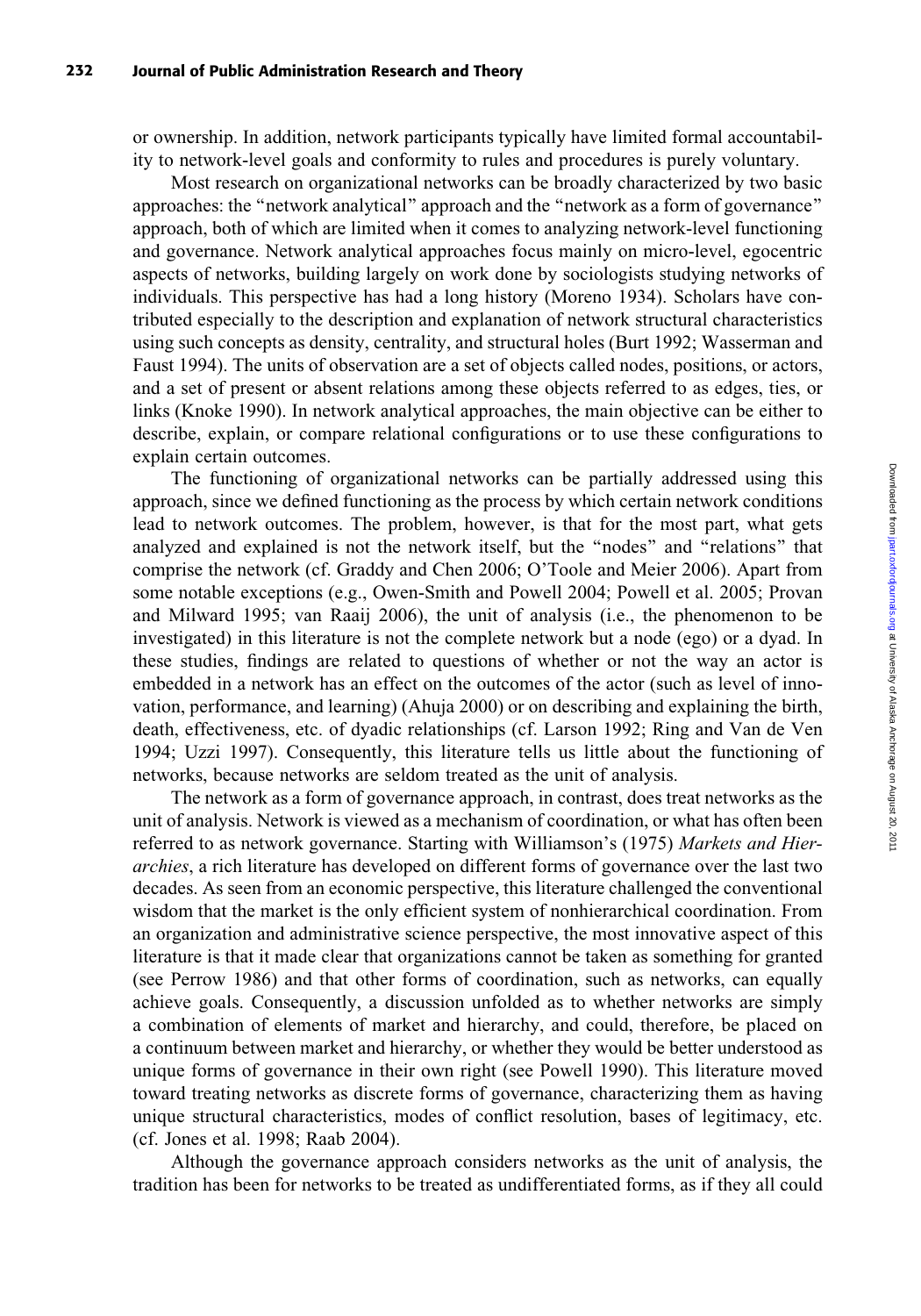be characterized in the same general way (e.g., Jones, Hesterly, and Borgatti 1997; Powell 1990). This may be due to the fact that for the most part, networks were seen as a ''new'' and ''positive'' mode of coordination that needed to be distinguished from markets and hierarchies. A functionalist argument dominated, claiming that networks are a response to failures of markets, failures of hierarchical coordination, and to societal and technological developments. The implication was, and continues to be, that despite problems, networks in general can produce positive outcomes that would not be possible in a market or a hierarchy.

What we propose here is to combine the network analytical and ''governance'' perspectives. The governance perspective is valuable in that the network itself is considered to be the unit of analysis. Networks are forms of social organization, which are more than the sum of the actors and their links and which deserve to be studied in their own right (O'Toole 1997). The network analytical perspective contributes another central idea to our work—that networks are a set of actors or nodes, with relationships between these nodes as being either present or absent. Thus, networks are considered to vary with regard to their structural patterns of relations.

Consistent with this logic, we view network as a variable, examining different network governance configurations and the conditions for the effectiveness of each form. Only by demonstrating that networks with different configurations have different networklevel effects can a rationale for developing network-level theories be established. To build our case, we formulate a number of propositions about the relationship between the configuration of network governance and network effects. We also argue that the role of management is critical for effective network governance, especially regarding the handling of tensions inherent in each governance form. Essentially, our focus is not on networks as a means of governance, but on the governance and management of networks themselves.

The article proceeds as follows. First, three basic forms of network governance are identified. Second, we focus on development of four contingency conditions that are likely to affect the successful adoption of each governance form. Specific propositions are developed. Although many factors can contribute to network effectiveness, our arguments are built around the assumption that there is a rationale for utilizing one form over another and that there are consequences for selection of each form of governance. Network managers must recognize these consequences and address them appropriately if positive network outcomes are to be realized.

Next, we focus on three tensions that result from choice of network governance form. We outline these tensions and discuss which specific tensions are likely to be most prevalent for each of the three forms. Finally, we discuss the evolution of network governance. If the effectiveness of a form is tied strongly to a set of critical contingencies, then what happens when these contingencies change? We explore the pattern of change from one form to another.

#### FORMS OF NETWORK GOVERNANCE

Based on a review of the literature on whole networks (rather than dyad-based network relationships; cf. Provan, Fish, and Sydow 2007), coupled with our own extensive observations, network governance forms can be categorized along two different dimensions. First, network governance may or may not be brokered. At one extreme, networks may be governed completely by the organizations that comprise the network. Every organization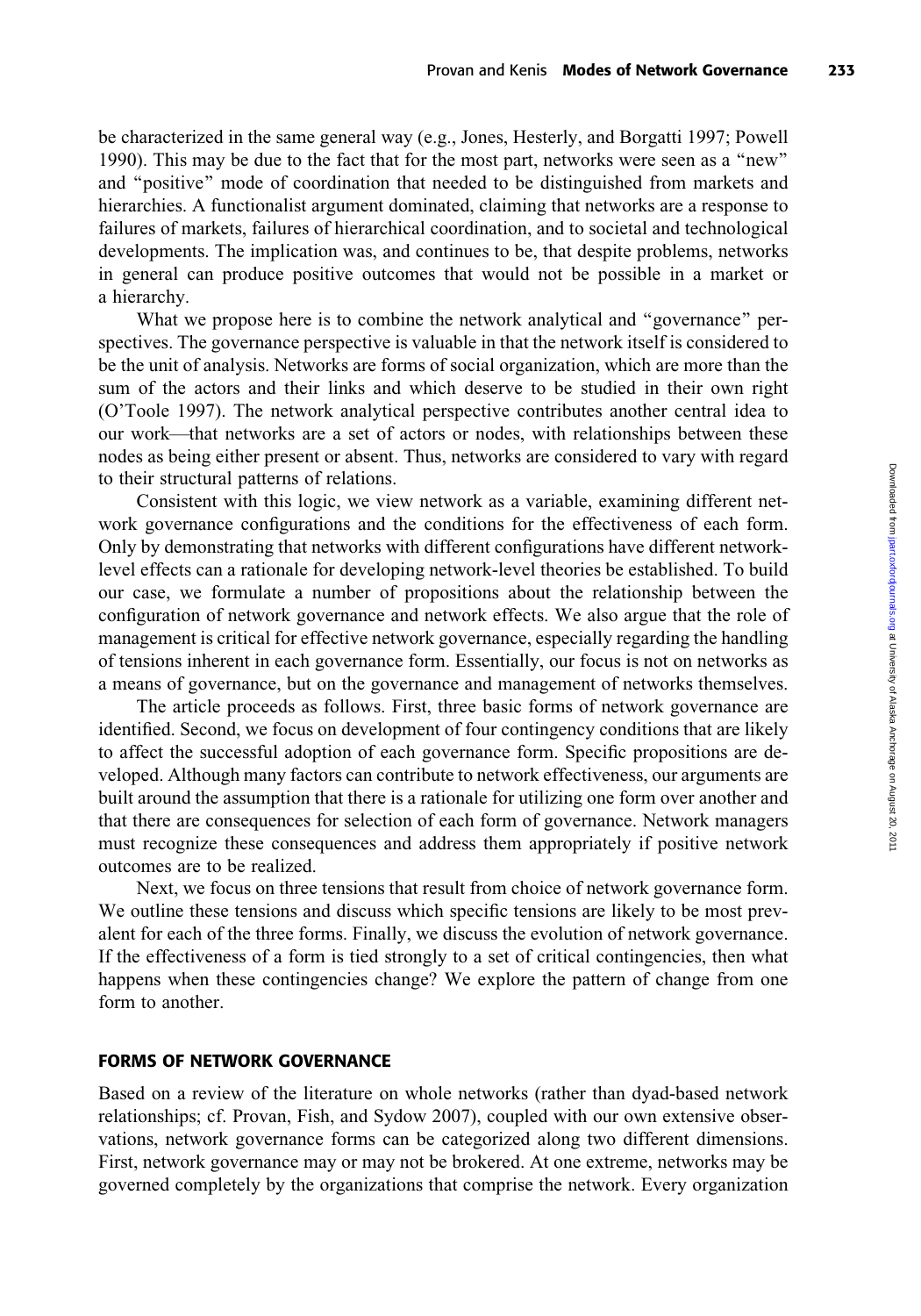would interact with every other organization to govern the network, resulting in a dense and highly decentralized form. This is what we call shared governance. At the other extreme, the network may be highly brokered, with few direct organization-to-organization interactions, except regarding operational issues such as the transfer of business, clients, information on services, and the like. Instead, network governance would occur by and through a single organization, acting as a highly centralized network broker, or lead organization, regarding issues that are critical for overall network maintenance and survival. At the mid-range, a single organization might take on some key governance activities while leaving others to network members. Alternatively, network members may divide governance responsibilities among various subsets, or cliques of network members, with no single organization taking on significant governance tasks.

A second distinction regarding governance can be made in brokered networks by focusing on whether the network is participant governed or externally governed. As discussed below, participant-governed networks are, at one extreme, governed either collectively by the members themselves (i.e., shared), or at the other extreme, by a single network participant that takes on the role of a lead organization. Externally governed networks are governed by a unique network administrative organization (NAO), as discussed below, which may be either voluntarily established by network members or mandated as part of the network formation process. Each of these forms has certain key structural characteristics, which we identify below. Each form is utilized in practice for a variety of reasons, and no one model is universally superior or effective. Rather, each form has its own particular strengths and weaknesses, leading to outcomes that are likely to depend on the form chosen.

# Participant-Governed Networks

The simplest and most common form is participant governance. This form is governed by the network members themselves with no separate and unique governance entity. Governance in this form can be accomplished either formally; for instance, through regular meetings of designated organizational representatives, or more informally, through the ongoing but typically uncoordinated efforts of those who have a stake in network success. At one extreme, participant-governed networks can be highly decentralized, involving most or all network members interacting on a relatively equal basis in the process of governance. This is what we refer to as shared participant governance. At the other extreme, the network may be highly centralized, governed by and through a lead organization that is a network member.

Shared participant-governed networks depend exclusively on the involvement and commitment of all, or a significant subset of the organizations that comprise the network. Network participants are themselves responsible for managing internal network relationships and operations as well as external relations with such groups as funders, government, and customers. In health and human services, shared-governance networks are common, in part because networks are often considered to be an important way of building ''community capacity'' (Chaskin et al. 2001). Only by having all network members participate, on an equal basis, will participants be committed to the goals of the network. In business, shared governance may be used in smaller, multi-firm strategic alliances and partnerships (where multi-firm ownership is not involved) designed to develop new products or to attract new business in ways that could not be otherwise accomplished through the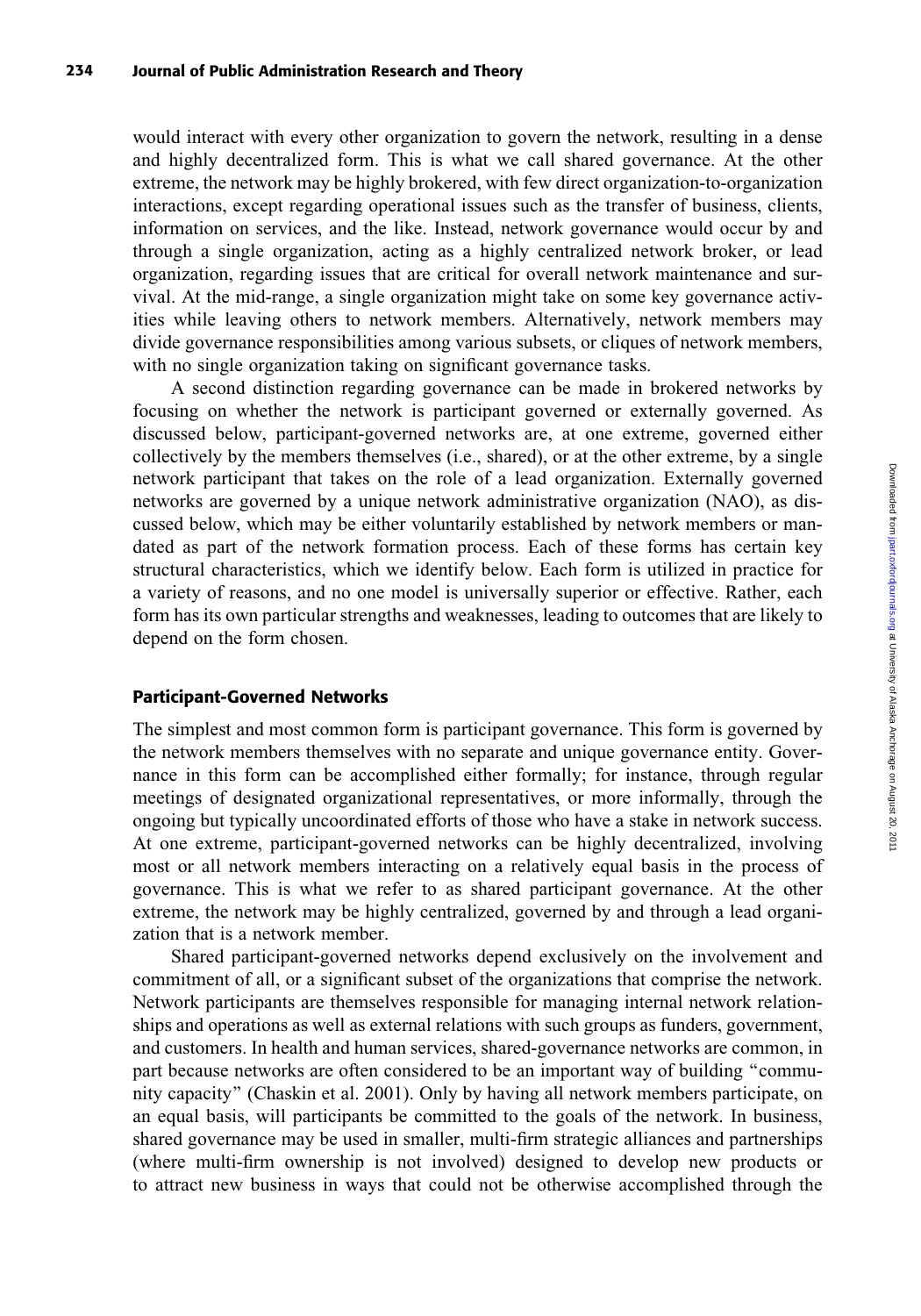independent efforts of network members (Venkatraman and Lee 2004). The form has also been used in multilateral relations among investment banking firms and venture capitalists working to assemble a financial package for a project or business (Eccles and Crane 1988).

When network governance is shared, it is the collectivity of partners themselves that make all the decisions and manage network activities. Power in the network, at least regarding network-level decisions, is more or less symmetrical, even though there may be differences in organizational size, resource capabilities, and performance. There is no distinct, formal administrative entity, although some administrative and coordination activities may be performed by a subset of the full network. In theory, the network acts collectively and no single entity represents the network as a whole. Later in the article, we discuss in depth the specific characteristics of this and the other forms of governance, which, we argue, explain the likely adoption of one form versus another.

#### Lead Organization–Governed Networks

While shared, participant governance may involve many or all network members, there are many situations that may not be conducive to such decentralized, collective selfgovernance. In particular, the inefficiencies of shared governance may mean that a far more centralized approach is preferred. At the extreme, network governance can occur through what we refer to as a ''lead organization.'' In business, lead organization governance often occurs in vertical, buyer-supplier relationships, especially when there is a single powerful, often large, buyer/supplier/funder and several weaker and smaller supplier/ buyer/resource recipient firms. The most obvious examples of this can be found in the Keiretsu models of Japanese manufacturing (Gerlach 1992) and similar models of cooperative buyer-supplier models in the United States (Uzzi 1999) and Europe (Inzerilli 1990; Lazerson 1995). In movie production, the lead organization may be a major film studio (Jones and DeFillippi 1996). It can also occur in horizontal multilateral networks, most often when one organization has sufficient resources and legitimacy to play a lead role. This is a model that often occurs in health and human services where there may be a core provider agency that assumes the role of network leader because of its central position in the flow of clients and key resources. In community health, this may be a hospital or a health clinic (Weiner and Alexander 1998); in mental health, it may be a community mental health center (Provan and Milward 1995); in community policing, it is likely to be the police department; in local health policy, it is likely to be the local health department (Brandes, Kenis, and Wagner 2003; Hoeijmakers et al. 2007). Teisman and Klijn (2002) also describe a government agency acting as a lead organization in development of the Rotterdam harbor, whereas Graddy and Chen (2006) focus on the key role of lead organizations in governing child welfare networks in Los Angeles.

In lead organization governance, all major network-level activities and key decisions are coordinated through and by a single participating member, acting as a lead organization. Thus, network governance becomes highly centralized and brokered, with asymmetrical power. A lead organization provides administration for the network and/or facilitates the activities of member organizations in their efforts to achieve network goals, which may be closely aligned with the goals of the lead organization. The lead organization may underwrite the cost of network administration on its own, receive resource contributions from network members, or seek and control access to external funding through grants or government funding. The role of lead organization may emerge from the members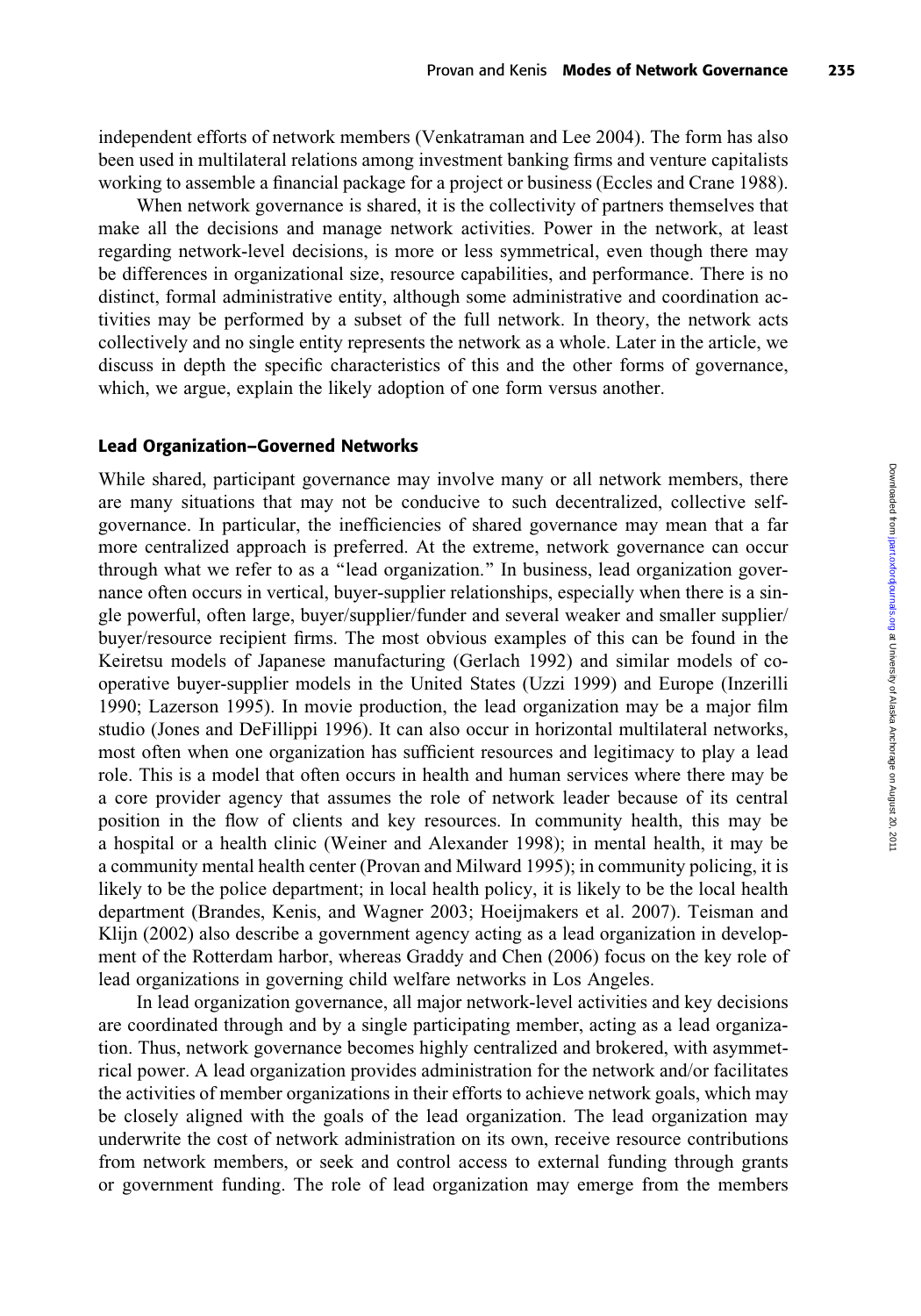themselves, based on what seems to be most efficient and effective, or it may be mandated, often by an external funding source.

#### Network Administrative Organization

A third form of network governance is the NAO model. The basic idea is that a separate administrative entity is set up specifically to govern the network and its activities. Although network members still interact with one another, as with the lead organization model, the NAO model is centralized. The network broker (in this case, the NAO) plays a key role in coordinating and sustaining the network. Unlike the lead organization model, however, the NAO is not another member organization providing its own services. Instead, the network is externally governed, with the NAO established, either through mandate or by the members themselves, for the exclusive purpose of network governance. The NAO may be a government entity, or a nonprofit, which is often the case even when the network members are for-profit firms. For instance, Human and Provan (2000) describe two networks in the wood processing industry that were both guided by an NAO. All firms were for-profit but the NAOs were nonprofit (a 501(c)3 corporation under the U.S. federal revenue code). The NAO may even be a unique for-profit corporation, as with Nexia International, the global accounting network discussed by Koza and Lewin (1999).

An NAO may be modest in scale, consisting only of a single individual, often referred to as the network facilitator or broker, or it may be a formal organization, consisting of an executive director, staff, and board operating out of a physically distinct office (McEvily and Zaheer 2004; Provan, Isett, and Milward 2004). This latter form may be used as a mechanism for enhancing network legitimacy, dealing with unique and complex network-level problems and issues, and reducing the complexity of shared governance. These more formalized NAOs typically have board structures that include all or a subset of network members (Evan and Olk 1990; Provan, Isett, and Milward. 2004). The board addresses strategic-level network concerns, leaving operational decisions to the NAO leader. Government run NAOs are generally set up when the network first forms, to stimulate its growth through targeted funding and/or network facilitation and to ensure that network goals are met (Goldsmith and Eggers 2004). Such NAOs are established locally for purposes of accomplishing broad goals, such as those related to regional economic development (Gebauer, Nam, and Parsche 2005; Piore and Sabel 1984; Saxenian 1994).

### NETWORK GOVERNANCE AND EFFECTIVENESS

So far, discussion has focused solely on describing the various forms of governance. However, a key contribution we hope to make is to develop a theoretical rationale for the adoption of one form over another in a way that can predict the successful attainment of network-level outcomes, or what some have referred to as network effectiveness (Provan and Milward 1995, 2001). Specifically, we argue that based on what is known about networks and network interactions, there are certain critical contingencies (Drazin and Van de Ven 1985) that can be identified to explain whether or not a particular form of network governance is likely to be effective. It is not unreasonable to argue that choice of one governance form or another will be based, at least in part, on the discretion of key network decision makers. Network managers can and do choose forms for reasons like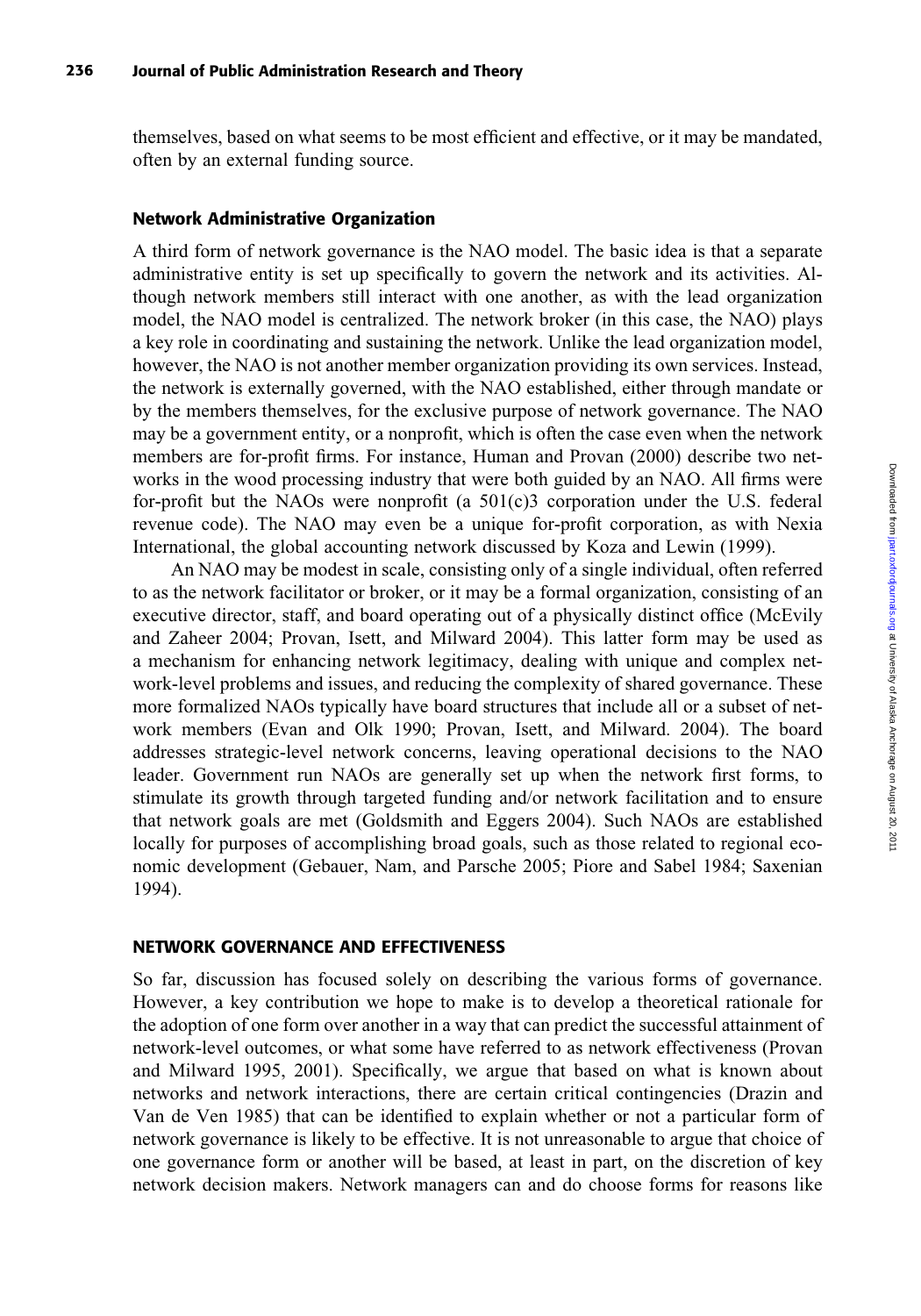| Governance Forms                       | Trust                                            | Number of<br>Participants | Goal<br>Consensus  | Need for Network-<br>Level Competencies |
|----------------------------------------|--------------------------------------------------|---------------------------|--------------------|-----------------------------------------|
| Shared governance                      | High density                                     | Few                       | High               | Low                                     |
| Lead organization                      | Low density,<br>highly centralized               | Moderate number           | Moderately<br>low  | Moderate                                |
| Network administrative<br>organization | Moderate density,<br>NAO monitored<br>by members | Moderate to many          | Moderately<br>high | High                                    |

Table 1 Key Predictors of Effectiveness of Network Governance Forms

mimicry, past experience, and personal preference. However, we argue that choices based on these sorts of factors alone are not consistent with the structural characteristics of the governance form itself and, thus, if adopted, will have only a limited chance of being successful. The point can also be made that many networks are mandated and, thus, no choice of form is even possible. However, many networks are not mandated, and even for those that are, decisions about network governance do not simply emerge out of thin air. Rather, they are determined by decision makers, like government policy officials, who may want to base their decisions about how the network will be governed on evidence regarding what form seems most likely to be effective under a particular set of conditions.

We propose that the successful adoption of a particular form of governance will be based on four key structural and relational contingencies: trust, size (number of participants), goal consensus, and the nature of the task (specifically, the need for network-level competencies). We make no claim that these are the only contingencies that are relevant. Rather, we argue that based on the network literature and on our understanding of networks and network governance, these particular factors are important and can explain considerable variance in the choice of one form over another. In general, we argue that as trust becomes less densely distributed throughout the network, as the number of participants gets larger, as network goal consensus declines, and as the need for network-level competencies increases, brokered forms of network governance, like lead organization and NAO, are likely to become more effective than shared-governance networks. Table 1 summarizes the specific relationships we propose.

## Trust

Trust has frequently been discussed in the general network literature as critical for network performance and sustainability (cf. Larson 1992; Powell 1990; Uzzi 1997), although until very recently (Edelenbos and Klijn 2007), it has not been the focus of public network scholars. Basically, trust can be explained as an aspect of a relationship that reflects ''the willingness to accept vulnerability based on positive expectations about another's intentions or behaviors'' (McEvily, Perrone, and Zaheer 2003, 92). Most of the research on organizational trust has focused on the general need for trust and the different ways in which trust is demonstrated (characteristic based, norm based, etc.). Although this work has been valuable for understanding the trust-based ties that define a network versus more contractual and market-based relationships, the focus has almost exclusively been on trust in dyadic relations and on general reputational effects based on trust of specific network members (Gulati 1995; Uzzi 1997).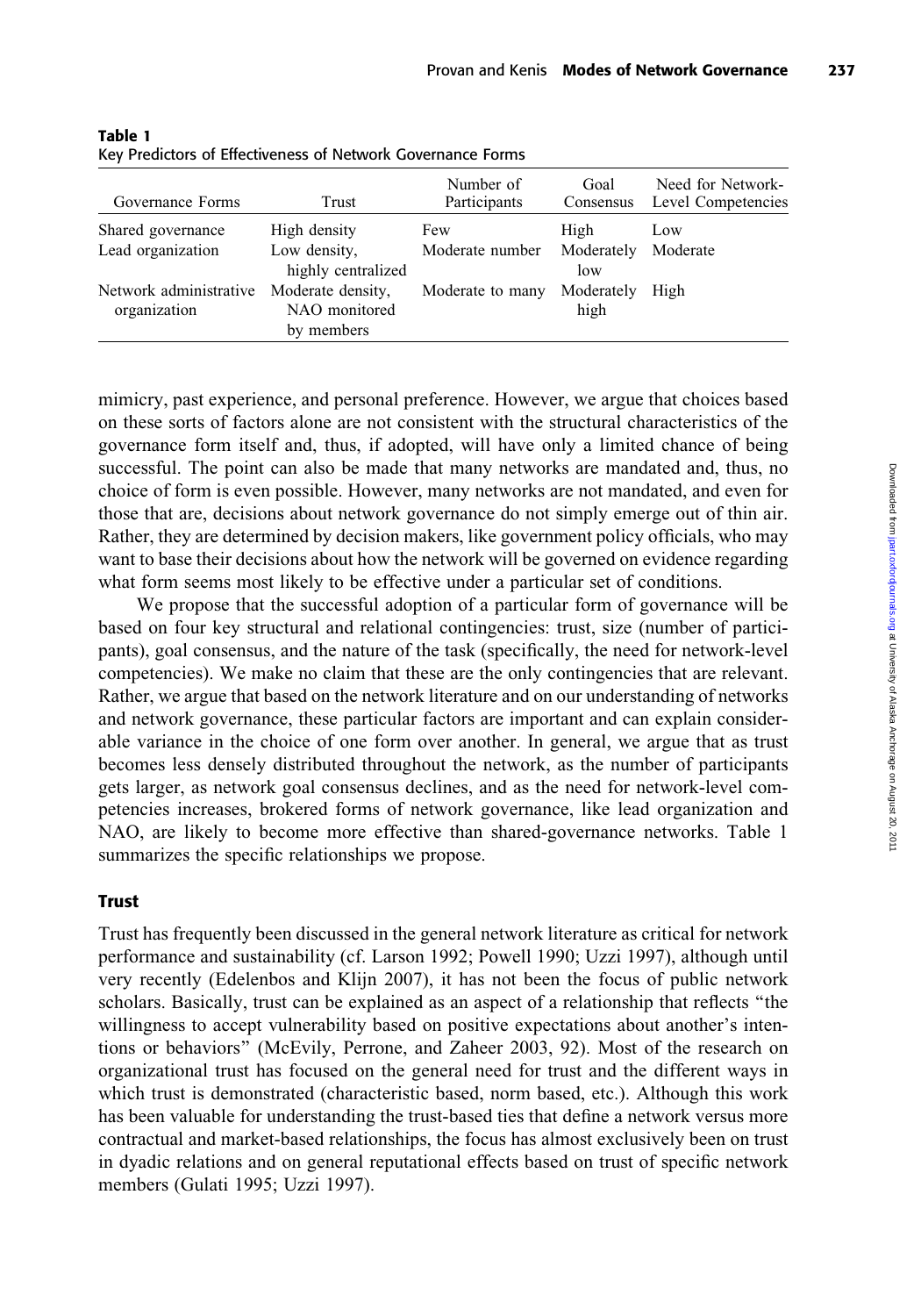For understanding network-level interactions, however, it is the distribution of trust that is critical and whether or not it is reciprocated among network members. For instance, is trust widely distributed across members (i.e., a high density of trust relations) or is it only narrowly distributed, occurring differentially within individual dyads or cliques (low density of trust relations)? Alternatively, for the network as a whole to succeed, does everyone in the network need to trust one another or is it sufficient to have trust focused on a single or small set of organizations (centralization of trust relations)?

Our argument here is that trust not only can be viewed as a network-level concept but also that network governance must be consistent with the general level of trust density that occurs across the network as a whole. Specifically, shared governance is most likely to be an effective form when trust is pervasive throughout the network. Trust need not be deep, but it cannot simply be a collection of dyad-based relationships. Rather, trust ties must be dense, so that perceptions of trust are shared among and between network members. As with the density of connections, trust density means that many people in the network trust one another, thereby providing a dense web of trust-based ties. In the absence of this, shared governance will not be effective since there will be little basis for collaboration among network members. When low-density trust is prevalent, networks can still be effective and be a viable form of accomplishing collective goals. However, under this circumstance, network governance is likely to be brokered, either through a lead organization or through an NAO. Because lead organization governance is essentially built around a collection of dyadic ties, trust across the network can be lower than for NAO governance, where members are called upon to collectively monitor the actions of NAO leadership.

## Number of Network Participants

A fundamental problem with governance of any network is that the needs and activities of multiple organizations must be accommodated and coordinated. Although dyadic arrangements can, of course, be difficult to govern, as the number of organizations participating in a network grows, the number of potential relationships increases exponentially. Under such conditions, governance becomes extremely complex. Shared self-governance is often seen as highly desirable by network participants, since they can retain full control over the direction of the network. Yet this form is best suited to small networks of organizations. When problems arise in such networks, full and active face-to-face participation by partners is possible. As the number of organizations in the network gets larger, however, shared governance becomes highly inefficient, with participants either ignoring critical network issues or spending large amounts of time trying to coordinate across 10, 20, or more organizations (see Faerman, McCaffrey, and Van Slyke 2001; Staber 1998; Storper and Christopherson 1987). The problem of network complexity is especially acute when participants are spread out geographically, making frequent meetings of all participants difficult or impossible.

The structural solution to this problem is to centralize network governance activities around a broker organization, either a lead organization or an NAO. Both forms are more readily able to accommodate larger numbers of network participants since the direct involvement of all organizations is no longer required for many network decisions. By centralizing governance, participants no longer must interact directly with each other, but rather, they can interact directly with the lead organization or NAO for purposes of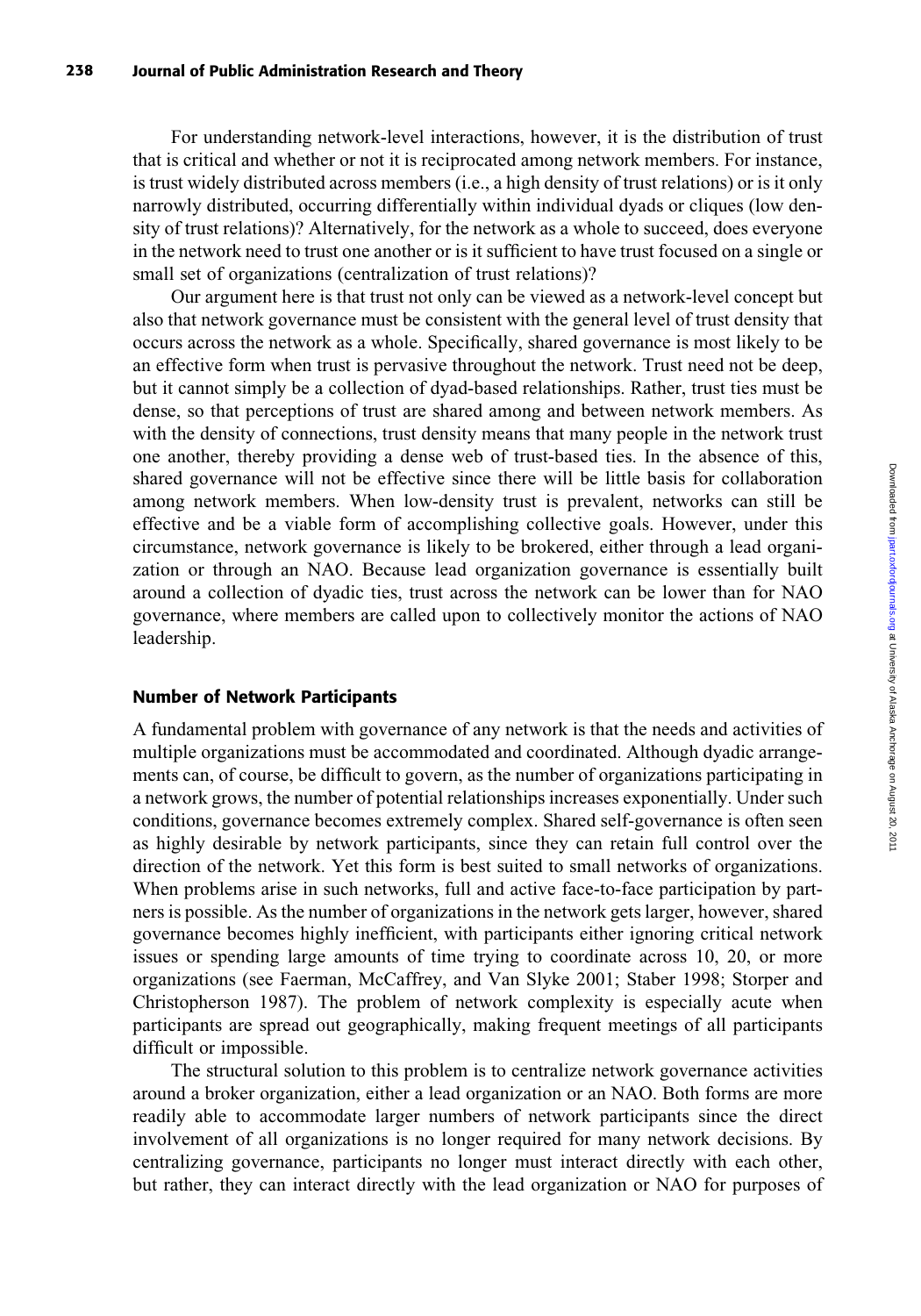coordinating network-level needs. Although there are specific reasons for choosing a lead organization over an NAO and vice versa, when the governance of relationships becomes complex owing to increased numbers of diverse participants, either form is more likely to be effective in accomplishing network-level goals than self-governance.

There is no specific number of organizations that is likely to be "correct" for each form of governance, although consistent with findings from the small groups literature (Burn 2004; Forsyth 1999), shared-governance forms would seem most likely to be effective with fewer than six to eight organizations. And it is highly likely that other factors will have an impact on whether or not the number of organizations is too many for a particular form to handle effectively (for instance, networks with high-density trust should be able to handle more organizations than those with low-density trust). In general, however, the NAO form is likely to be most effective in those networks having the largest number of participants. Because it has its own unique administrative structure, it will be able to handle larger numbers of diverse participants.

#### Network Goal Consensus

Goals and goal consensus have been discussed for many years by scholars at both organizational (cf. Perrow 1961) and interorganizational (Van de Ven 1976) levels. The general argument has been that consensus in goals and ''domain similarity'' allows organizational participants to perform better than when there is conflict, although conflict can also be a stimulant for innovation. The argument has important implications for understanding network behavior, since network members must be responsive to the goals of both their employing organization and their network.

In the network literature, the emphasis has been less on goal consensus per se, and more on similarity, or homophily. Homophily has often been suggested as a rationale for explaining why certain actors are attracted to others and, thus, why network relationships form (Monge and Contractor 2003; Powell et al. 2005). The logic of similarity may also apply for individuals who make network connections on behalf of their organization, although organizational networks are likely to be motivated more by instrumental reasons than for reasons of organizational attractiveness or similarity.

Our intent is not to propose why organizations collaborate based on goal consensus. We recognize that organizations form collaborative relationships for many reasons that relate to the specific goals of individual network partners. However, in the goal-directed networks discussed here, not only organizational goals but also network-level goals guide organizational action. Such goals might include developing new clients, attracting network-wide funding, addressing community needs, or improved client service. Network goals may also be process oriented, like working to reduce competition or conflict among participants. Consistent with early work by Van de Ven (1976) on domain similarity, when there is general consensus on broad network-level goals, both regarding goal content and process, and in the absence of hierarchy, network participants are more likely to be involved and committed to the network and more likely to work together. This does not necessarily mean that the goals of network members must be similar. In fact, similarity of purpose can result in difficulties in working together, especially when competitive pressures make network organizations reluctant to cooperate and share information (Park 1996).

Goal consensus has important implications for network governance. There may be considerable variance across networks and network members regarding agreement on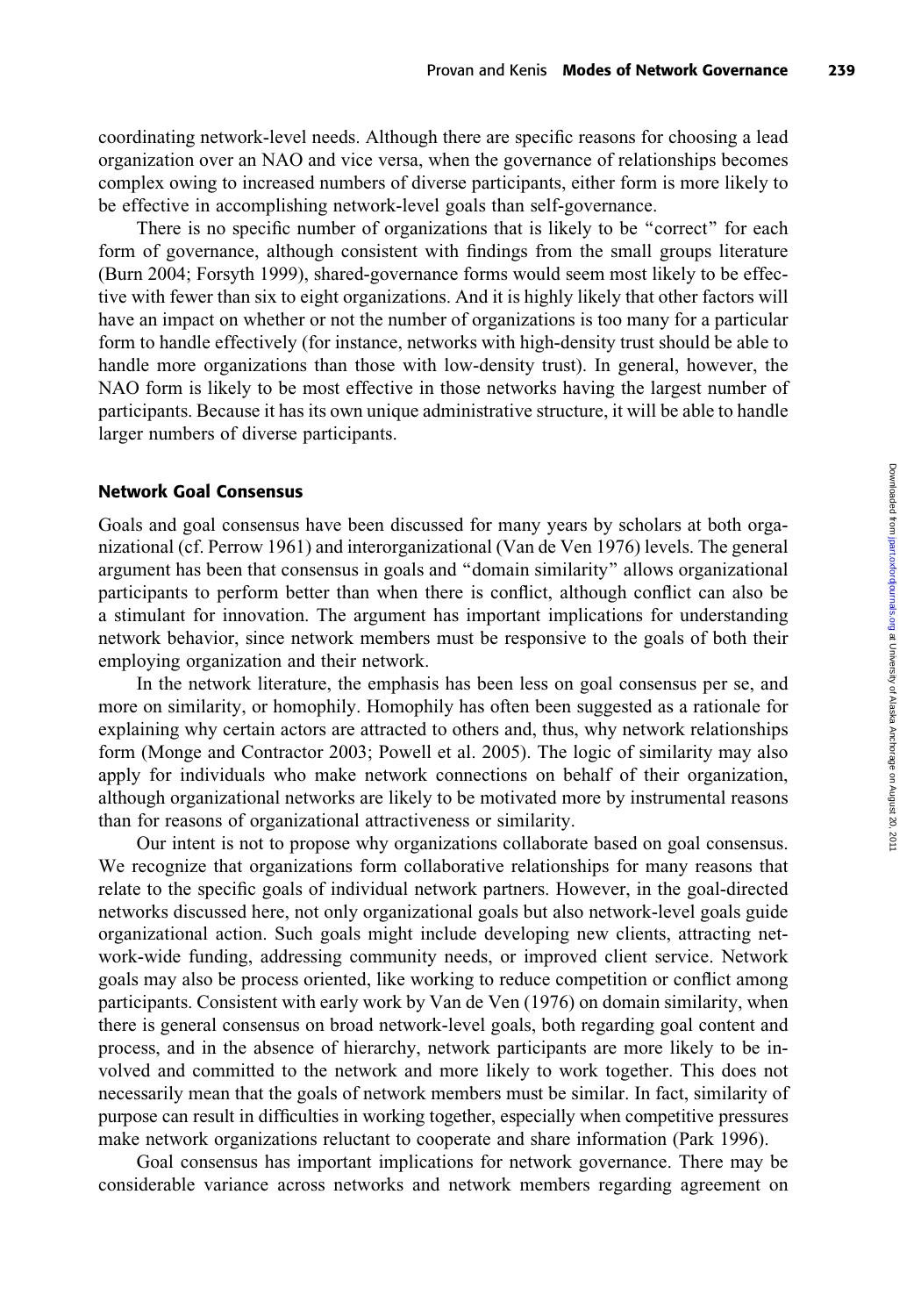network-level goals and the extent to which organizational goals can be achieved through network involvement. Although high goal consensus is, obviously, an advantage in building network-level commitment, networks can still be quite effective with only moderate levels of goal consensus. The critical issue is how network relationships are governed. Selfgoverned forms are most likely to be effective when participants can generally agree on network-level goals. In this situation, participating organizations can work together without significant conflict, each making their own contribution to broad network goals while concurrently attaining their own goals. It is important to note here that trust is not necessarily related to goal consensus. Trust is based on reputation and past interaction experience, whereas consensus is based on goal similarity.

At the opposite extreme, when goal consensus is extremely low, there may be little point to network involvement at all. At intermediate levels of goal consensus, however, either lead agency or NAO governance forms are likely to be more appropriate than selfgovernance. More specifically, lead agency forms will be likely when network participants have moderately low goal consensus whereas NAO forms are likely when goal consensus among involved organizations is in the moderately high range.

Lead organizations assume most strategic and operational decisions (cf. Graddy and Chen 2006) and, thus, are best suited to making decisions about network-level goals when network members are less able to resolve conflict on their own and only partially committed to network goals. This situation may not be conducive to long-term network sustainability, but in the short run, the lead organization can maintain a broad, network-level focus, that may be difficult for participants to agree to on their own. In contrast, the NAO form requires greater involvement by at least a subset of network members. These participants (often, NAO governing board members) are typically committed to network-level goals and have a strategic involvement with the network as a whole. Other network members are likely to be less committed and involved, with only modest goal consensus. It is the task of the NAO leader and staff to work with participants on a daily basis, resolving possible conflict and enhancing commitment to the network and its goals. Thus, goal consensus may be quite strong in the NAO form. Yet although there may be agreement on the desirability of a network and on the value of an NAO, there may only be modest agreement about what the network should be doing and how participants should be involved.

## Need for Network-Level Competencies

Organizations join or form networks for a variety of reasons, including the need to gain legitimacy, serve clients more effectively, attract more resources, and address complex problems. But regardless of the specific reason, in a general sense, all network organizations are seeking to achieve some end that they could not have achieved independently. An important question in this regard becomes, how can the competencies required to achieve network-level goals be attained? This is an important issue regarding network governance since different governance forms place a different burden on network members to provide these competencies.

Two issues are critical here. First, what is the nature of the task being performed by network members? And second, what external demands and needs are being faced by the network? Both these questions relate to network-level competencies. Internally, if the network's task is one that requires significant interdependence among members, then the need for network-level coordinating skills and task-specific competencies will be great, meaning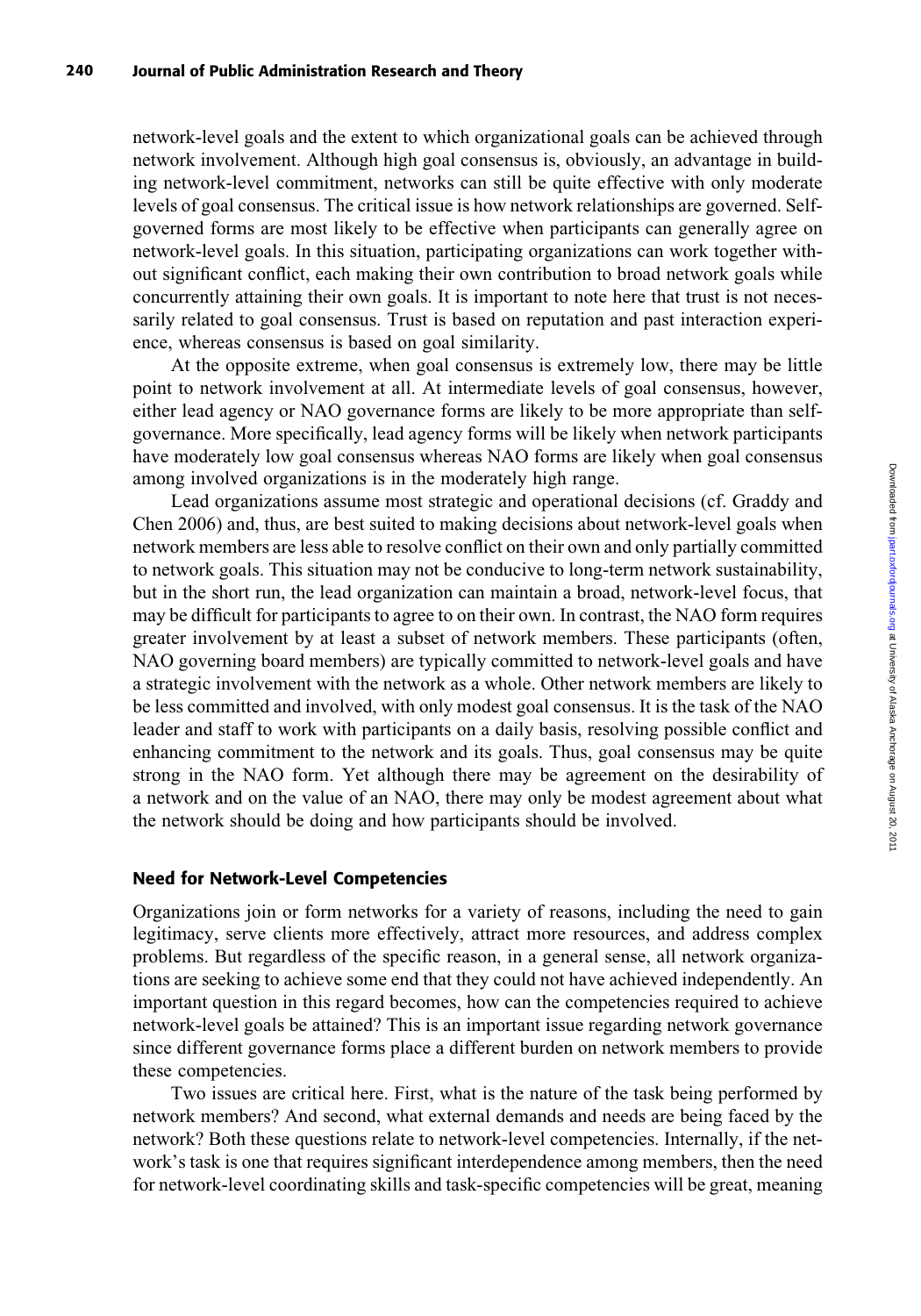that governance needs to facilitate interdependent action. Relating to the specifics of our theorizing, it means that shared governance will be less likely to be an effective form of governance when interdependent task requirements are high, since demands will be placed on individual network members for skills they may not possess, like grant writing, quality monitoring, or even conflict resolution. Conversely, it is precisely these task conditions that favor lead organization or NAO models, which are more able to develop specialty skills related to network-level needs.

Externally, demands may also range from high to low, requiring varying degrees of competencies at the network level. External tasks may include the roles of buffering, or protecting the network from environmental shocks such as shifts in funding or new regulations, and bridging, which might include the roles of lobbying, seeking out new members, acquiring funding, building external legitimacy, and so on. For instance, pressures from an external funder to coordinate activities or to be highly responsive to its demands and regulations would require centralized action of the sort that would be extremely difficult to accomplish through shared governance, since the response would have to be diffused. An NAO, however, would provide a single focal point for interactions with the funder, in a way that could also enhance the legitimacy of the network as a whole. Lead organizations are better suited to address network-level demands and needs than are shared-governance arrangements. However, the lead organization may have its own particular set of skills and competencies that do not precisely match the collective needs of the network members. The lead organization may also be reluctant to make a financial commitment to build such skills. With an NAO, although there may be significant size and resource constraints, it is the job of network-level staff to develop the skills needed for network-level action.

Based on these general arguments, we offer the following propositions, which summarize the basic relationships proposed across all four contingency factors:

- $P_1$  The greater the inconsistency between critical contingency factors and a particular governance form (both in terms of the number of inconsistent factors and the extent to which these factors are inconsistent with characteristics of the governance form), the less likely that that particular form will be effective, leading either to overall network ineffectiveness, dissolution, or change in governance form.
- $P<sub>2</sub>$  Shared network governance will be most effective for achieving network-level outcomes when trust is widely shared among network participants (high-density, decentralized trust), when there are relatively few network participants, when network-level goal consensus is high, and when the need for network-level competencies is low.
- $P_3$  Lead organization network governance will be most effective for achieving networklevel outcomes when trust is narrowly shared among network participants (low-density, highly centralized trust), when there are a relatively moderate number of network participants, when network-level goal consensus is moderately low, and when the need for network-level competencies is moderate.
- P4 NAO network governance will be most effective for achieving network-level outcomes when trust is moderately to widely shared among network participants (moderate density trust), when there are a moderate number to many network participants, when network-level goal consensus is moderately high, and when need for network-level competencies is high.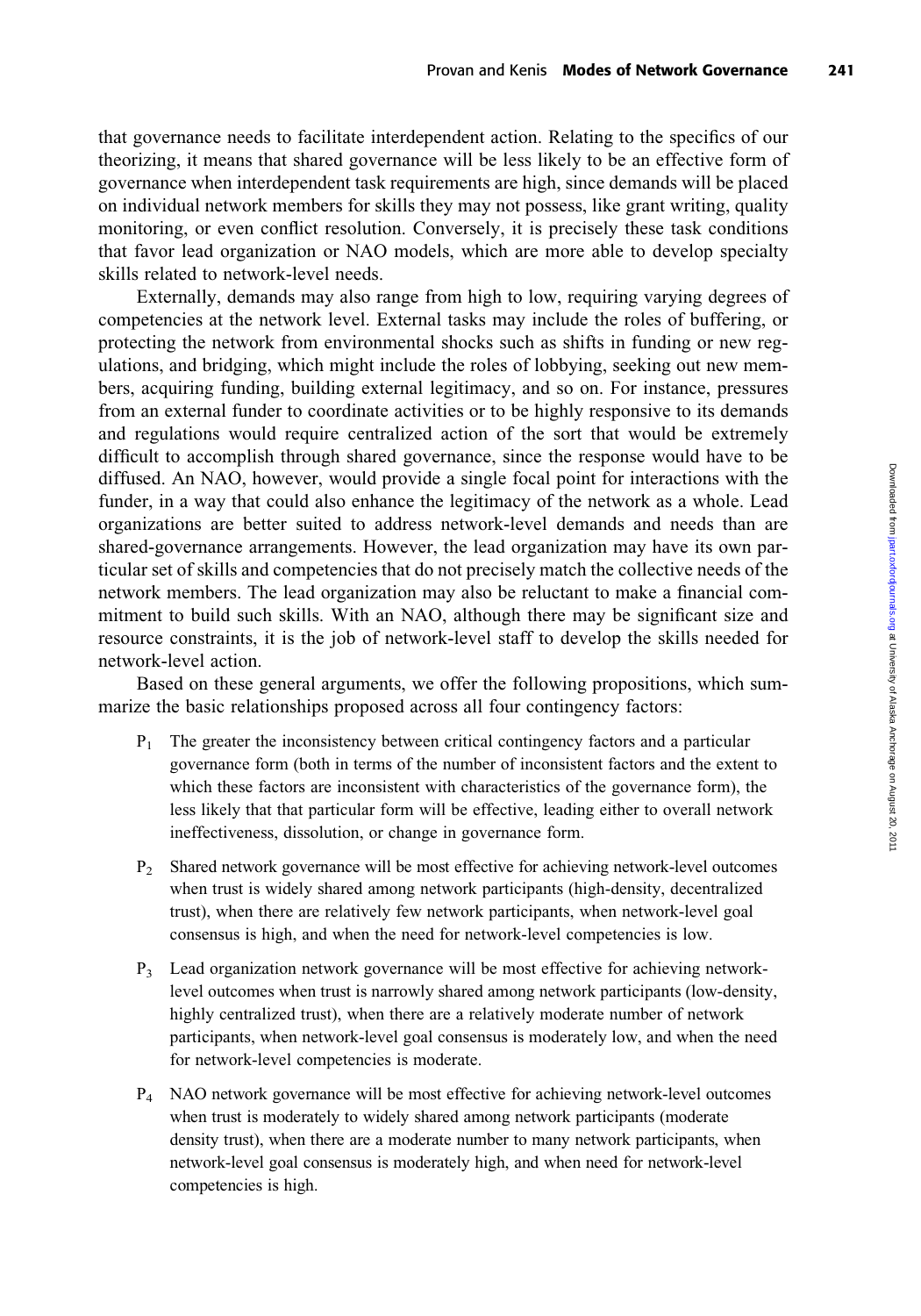## GOVERNANCE AND NETWORK TENSIONS

Up to this point, discussion has focused on what forms network governance can take and what factors influence why one form versus another might be more effective. Once a form is in place network managers must still manage and lead the network. Success is by no means assured, regardless of which form is adopted. We propose that network managers operating within each form must recognize and respond to three basic tensions, or contradictory logics, that are inherent in network governance. Although these tensions apply to all three forms of governance, the unique properties of each form means that they differ with respect to which side of each tension is most likely. How these tensions are managed will be critical for network effectiveness. It should be noted that consistent with our overall approach, we address only network-level tensions and not those tensions that might be experienced within individual organizations as a result of participating in a network (cf. Håkansson and Ford 2002). Although the three tensions are not exclusive to networks, and may, in fact, sometimes occur in the management of individual organizations, each has been shown in the network literature to be an inherent and critical aspect of network life that network members must deal with.

## Efficiency versus Inclusiveness

Efficiency, a measure of outputs over inputs, is obviously a desired outcome. However, even within organizations, there are inevitable tensions between efficiency and other goals, especially those related to other measures of effectiveness. The main tension for organizations in this regard is between efficiency and broader indicators of effectiveness, especially those with long-term implications that may prove inefficient in the short run. In networks, the primary tension regarding efficiency is between the need for administrative efficiency in network governance and the need for member involvement, through inclusive decision making. Throughout the literature on networks, a common theme is the need to build trust through collaboration (Alter and Hage 1993; Edelenbos and Klijn 2007; Uzzi 1997). Collaboration, especially when the aim is to build greater trust among network partners, is seldom an efficient endeavor, however. The more that organizational participants are involved in the network decision process, the more time consuming and resource intensive that process will tend to be.

Although network members participating in shared-governed systems may be enthusiastic about their involvement during the early stages of network evolution, ''burn-out'' can readily set in as network activities and involvement takes an increased toll on their time and energies. This phenomenon has been noted by Weiner and Alexander (1998). A likely outcome of this problem is that a small subset of participants may end up doing most of the work, producing a drop in enthusiasm, increased levels of frustration, and a gradual shift toward greater centralization of governance. To increase efficiency, networks can shift to a lead organization model, where the burden of direct involvement can be reduced significantly. This form of governance is far more efficient, but the trade-off may be a reduction in the commitment of participants and a focus on the needs of the lead organization, thereby potentially reducing overall network effectiveness.

An NAO mode of governance is likely to provide a greater balance than either of the other two forms regarding the tension between the need for efficient operation and inclusive decision making. This mechanism is not a panacea, however, since any increase in administrative efficiency may be viewed by participants as being bureaucratic and, thus,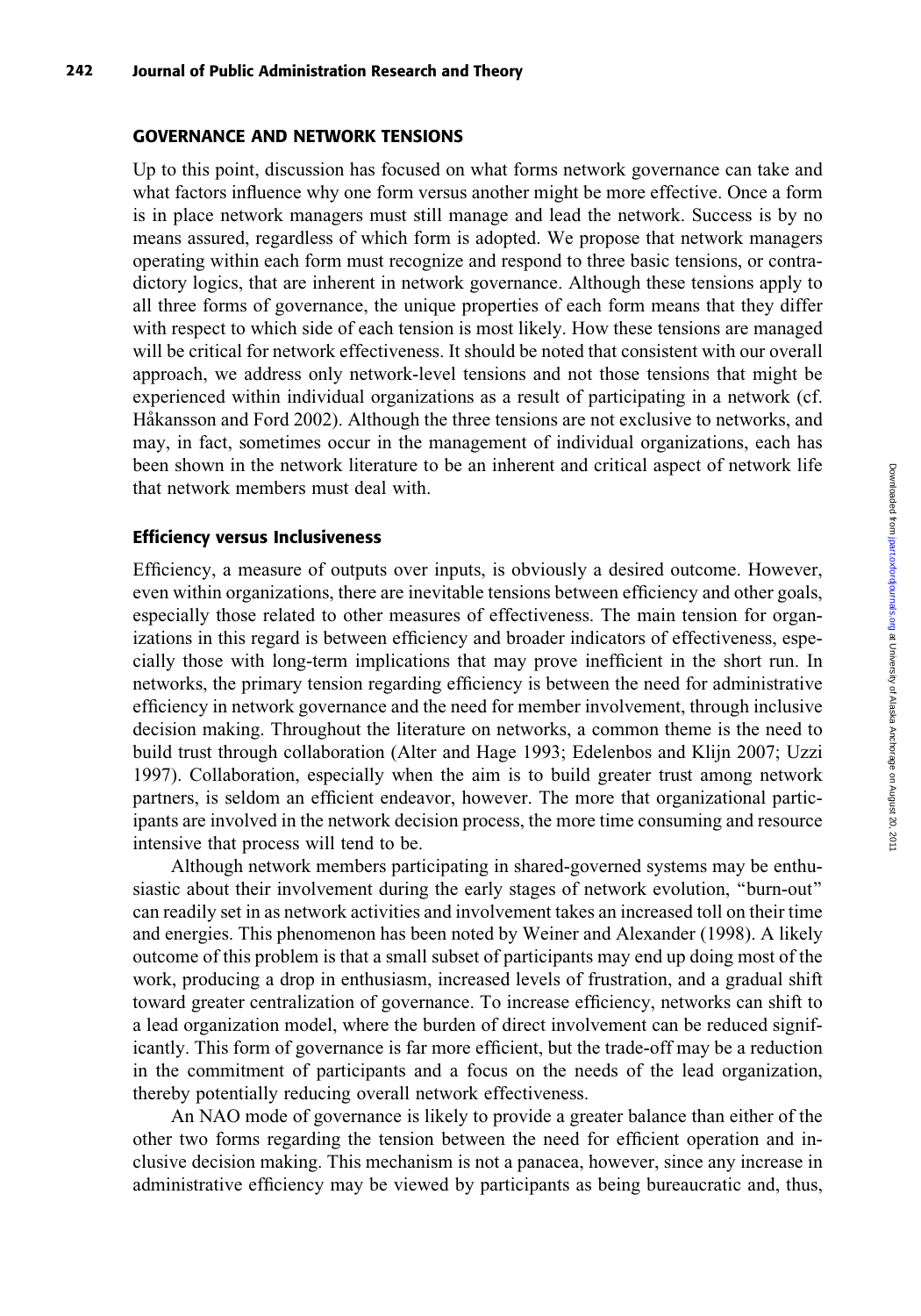inconsistent with network goals of collaboration. Essentially, an NAO allows for structured and representative participation for key strategic issues while having a staff assume more routine administrative burdens. It is a compromise mode but with an emphasis on efficiency.

#### Internal versus External Legitimacy

A second critical network-level tension that is likely to vary based on the form of network governance is legitimacy. Legitimacy has often been discussed as critical for maintaining the status and viability of organizations (Suchman 1995), but there has been little attention devoted to the importance of legitimacy in and of networks. The main work on the topic has been by Human and Provan (2000). Their work demonstrated not only that network legitimacy is a critical concept in its own right, as distinct from organizational legitimacy, but also that the concept has multiple dimensions that must be addressed.

An essential part of argument of Human and Provan (2000) was that legitimacy must be addressed both internally and externally. This results in an inevitable tension that must be recognized and managed through network governance. On the one hand, a key concern for any governance mechanism is to develop internal legitimacy among participants. Especially in business, but also, often in the nonprofit sector, organizations are used to competing. Thus, legitimizing interactions among other organizations, some of which may be actual or potential competitors, is a critical function of network governance. If participants do not see interactions and coordinated efforts as being a legitimate way of conducting business, with potential benefits from these interactions (either social or economic), then the network is likely to exist in name only with little real commitment by participants to network-level goals and outcomes.

On the other hand, any form of governance must be responsive to external expectations. By doing such things as attracting customers, securing funding, dealing with government, and so on, network governance can provide the external "face" of the network. Outside groups can see that the network is an entity in its own right, and not simply a group of organizations that occasionally get together to discuss common concerns. Having external legitimacy can also reinforce the commitment of network participants, who are more likely to see themselves as part of a viable network. Establishing external legitimacy is a critical role of network governance, since individual participants (other than a lead organization), acting on their own, will generally not be seen by outsiders as representing the full network.

The problem for network governance is not only to build network legitimacy both internally and externally but also to address the potential tension between them. Network participants need to believe that collaboration with one another is beneficial. Thus, the value of interactions among potentially competing and diverse participants must be legitimized. In part, this can be accomplished through mimicry (DiMaggio and Powell 1983), as the participants of one network adopt the interactive practices of another based on the assumption that networks are essential for conducting business, developing innovation, serving clients, and so on. But it is also a key role of governance to develop and encourage interaction, making it commonplace and accepted. For instance, McEvily and Zaheer (2004) discuss the key role of network facilitator not only to maintain trust but also to build trust among participants. This means concern with the internal needs of the network and its participants, building collaboration among organizations that might not normally work together, resolving conflicts, and so on.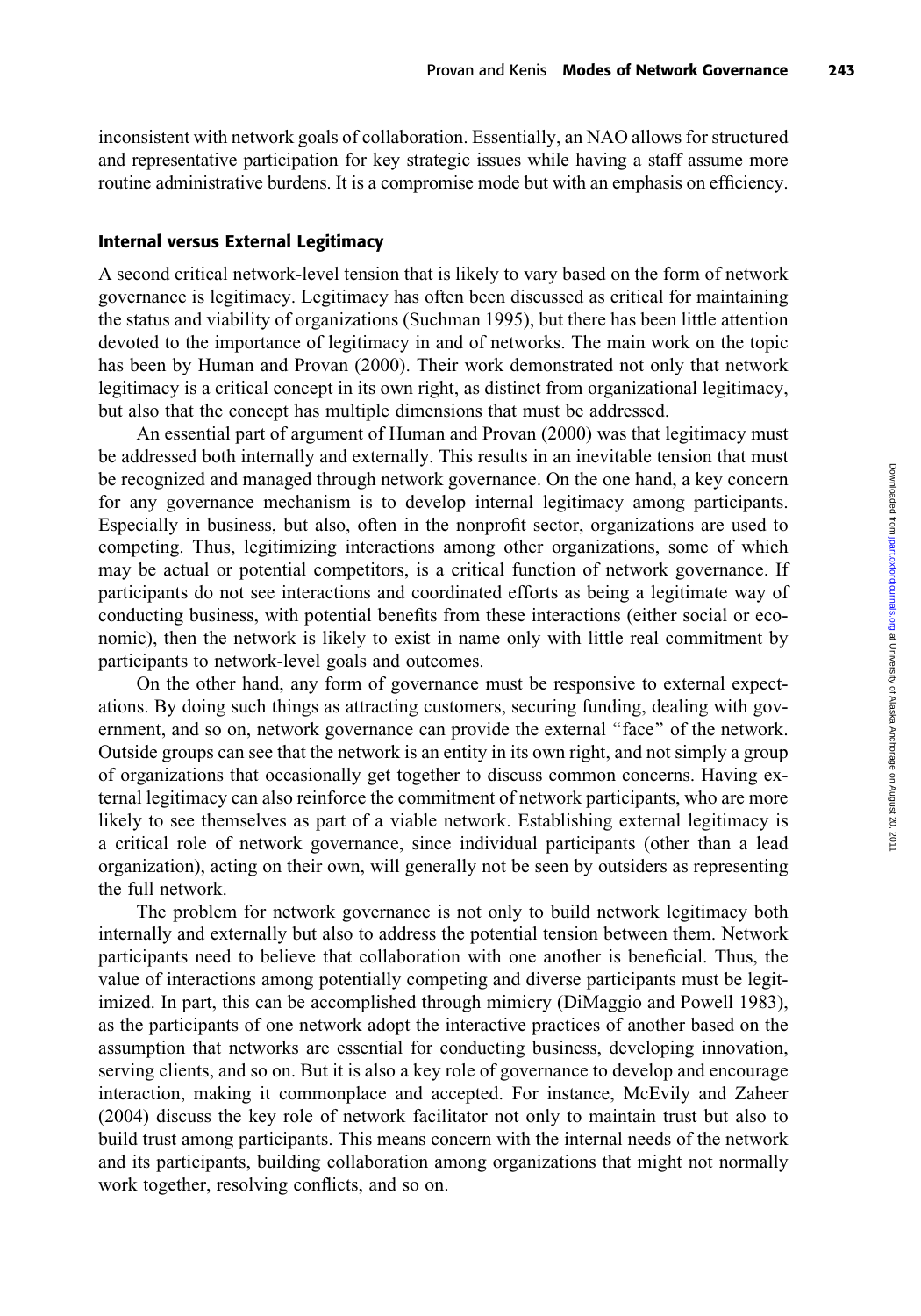The tension arises when the internal legitimacy needs of network members conflict with external demands. As Human and Provan (2000) found, the role of governance for building external network legitimacy often involves actions and activities that may benefit the overall network, but not necessarily many of the individual participants or the internal needs of the network itself, such as building interactions. One issue is that network participants have their own legitimacy needs, as independent, autonomous organizations with their own goals. These internal legitimacy needs, which can focus on the needs of clients, employees, board members, and other organizational stakeholders, are not always compatible with the broader external legitimacy needs of the network as a whole. In addition, providing a public face to the network means that participants will less likely be directly involved in interactions with major network-wide stakeholders, such as funders, working instead with one another and through network-level staff. Thus, participants may feel left out or that their credibility is being undermined. Essentially, the tension is in part between individualistic versus collectivistic legitimacy concerns, and in part between a focus on building internal network interactions versus building the credibility of the network to outsiders.

Effective network governance means building structures that are responsive to both internal and external legitimacy needs. The problem is that no one-network governance form is ideally suited to fully address each side of the legitimacy tension. Because of its strong participatory focus, the shared-governance form is best suited to address internal network legitimacy needs. The lead organization form is especially suited to addressing the external legitimacy needs of the network. The lead organization will, typically, already have legitimacy as an organization, and it can leverage that legitimacy on behalf of the network as a whole. It has an added incentive to do this, since as the most powerful member of the network, it stands the most to gain. The NAO form attempts to strike a balance between these two forms. Its centralized administration can represent the network externally, whereas the need to legitimize interactions among participants can be addressed, at least in part, through its representative structure. The problem is that it may be quite difficult to adequately address both legitimacy needs, especially at the same time. Thus, with the NAO form, addressing the legitimacy tension is likely to occur sequentially rather than simultaneously and, as discovered by Human and Provan (2000), only following a legitimacy crisis stemming from lack of attention to one side of the tension.

## Flexibility versus Stability

Networks are frequently discussed as adaptable, flexible forms (Huxham and Vangen 2005) that are ''light on their feet'' (Powell 1990). It is their flexibility that gives networks their advantage over hierarchies, which can be cumbersome and bureaucratic. Through networks, organizations can quickly and efficiently work with one another to achieve specific goals that require combined resources and expertise that hierarchies alone could not readily accomplish (Kapucu and Van Wart 2006). These same organizations can reduce or even break their current relationships and develop ties to others, as needs and tasks change (Larson 1992). This flexibility allows networked organizations to respond quickly to competition and other environmental threats, as well as to opportunities.

At the same time, networks that are not simply focused on a temporary, short-term project must also focus on sustainment. Stability is critical for maintaining legitimacy, both inside and outside the network. Stable networks mean that participants can develop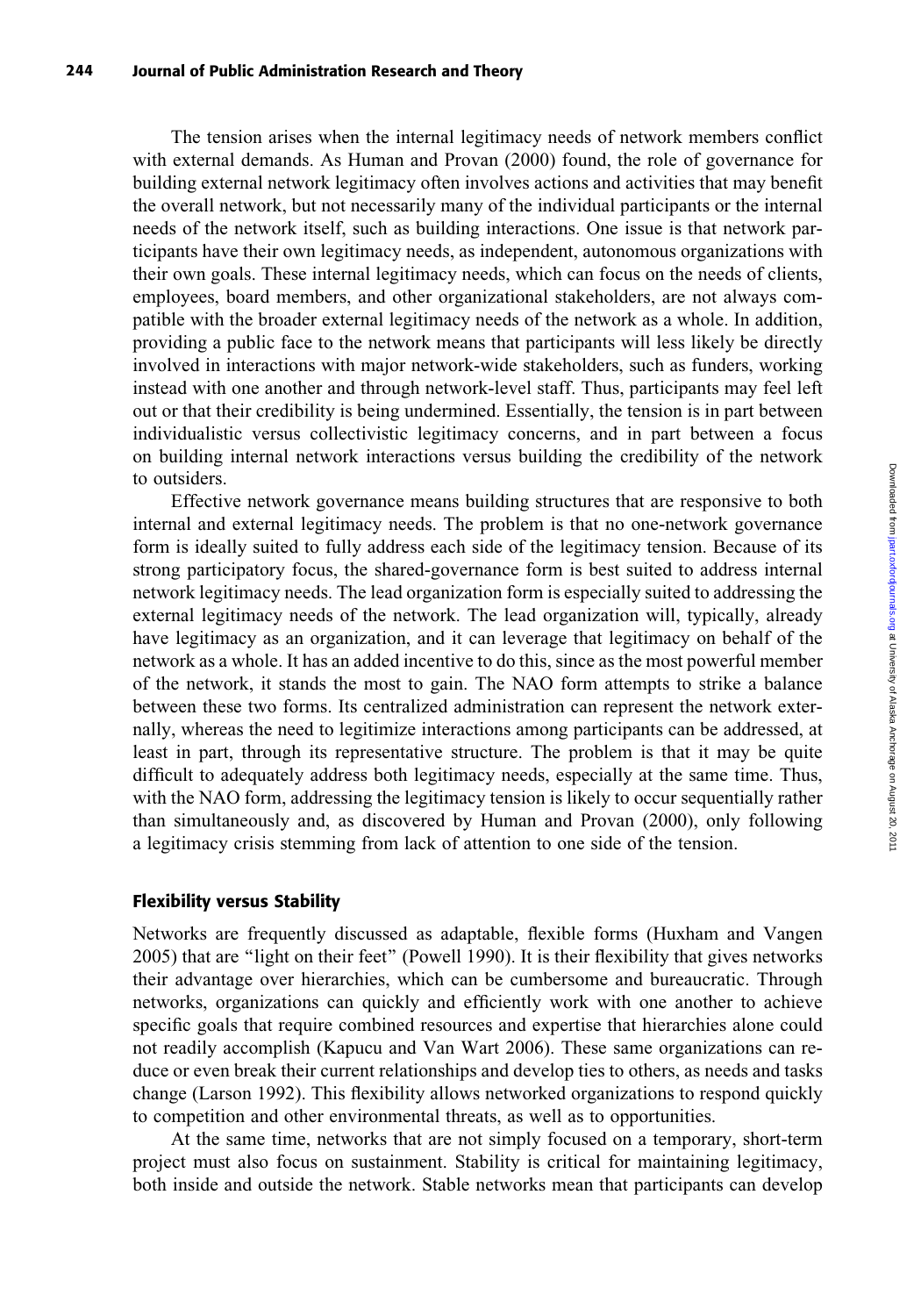long-term relationships with at least some other members, so that each understands the other's strengths and weaknesses and respond accordingly to maximize network outcomes. In one of the few studies on the topic, Provan and Milward (1995) found that stability was a major factor for explaining network effectiveness regarding client services, even when network-wide resources were inadequate. Essentially, flexibility is important for ensuring rapid network responses in ways that meet changing stakeholder needs and demands. But stability is important for developing consistent responses to stakeholders and for efficient network management over time.

The most obvious mechanism for maintaining stability is the formation of a formal hierarchy. However, governing networks as bureaucratic entities would mean destroying the intent and purpose of the form, as well as alienating most participants. At the same time, high flexibility and adaptability are likely to be difficult to sustain, especially in view of legitimacy and efficiency pressures that may best be addressed by having a stable and sustainable formal structure. Developing a governance structure that is both stable and flexible is not impossible. However, it requires frequent reassessment of structural mechanisms and procedures in light of new developments, and a willingness to make needed changes even if they are disruptive.

As with the other two network tensions, no single form of network governance is capable of fully addressing the stability-flexibility tension. Shared-governance networks are highly flexible and adaptable, since they are shaped by the participants themselves on an ongoing basis. As network needs and expectations change, participants enter and leave the network and governance adapts accordingly since participants are directly involved in decisions. This form is ideally suited to the sort of short-term project-oriented tasks discussed by Jones et al. (1998) in their work on professional service constellations. NAOgoverned networks are likely to be much more formalized, emphasizing the stability end of the continuum. NAO structures are typically either imposed on participants, as with government broker entities, or they are established most often after networks have started to mature. In either case, there is a recognized need or demand for having a formalized structure that can be sustained over time. Lead organization networks also fall on the stability side of the tension continuum, especially as the lead organization either strives to maintain its dominant role or does so through mandate.

Based on these arguments, three propositions can be developed, outlining the type of tension that is most likely in each governance form:

- $P_5$  Networks face a tension between the need for administrative efficiency and inclusive decision making. In shared-governance networks, the tension will favor inclusion; in lead organization–governed networks, the tension will favor efficiency; and in NAO-governed networks, the tension will be more balanced but favor efficiency.
- $P_6$  Networks face a tension between the need for internal and external legitimacy. In shared-governance networks, the tension will favor internal legitimacy; in lead organization–governed networks, the tension will favor external legitimacy; and in NAO-governed networks, both sides of the tension will be addressed but in a sequential fashion.
- $P_7$  Networks face a tension between the need for flexibility and the need for stability. In shared-governance networks, the tension will favor flexibility; in NAO- and lead organization–governed networks, the tension will favor stability.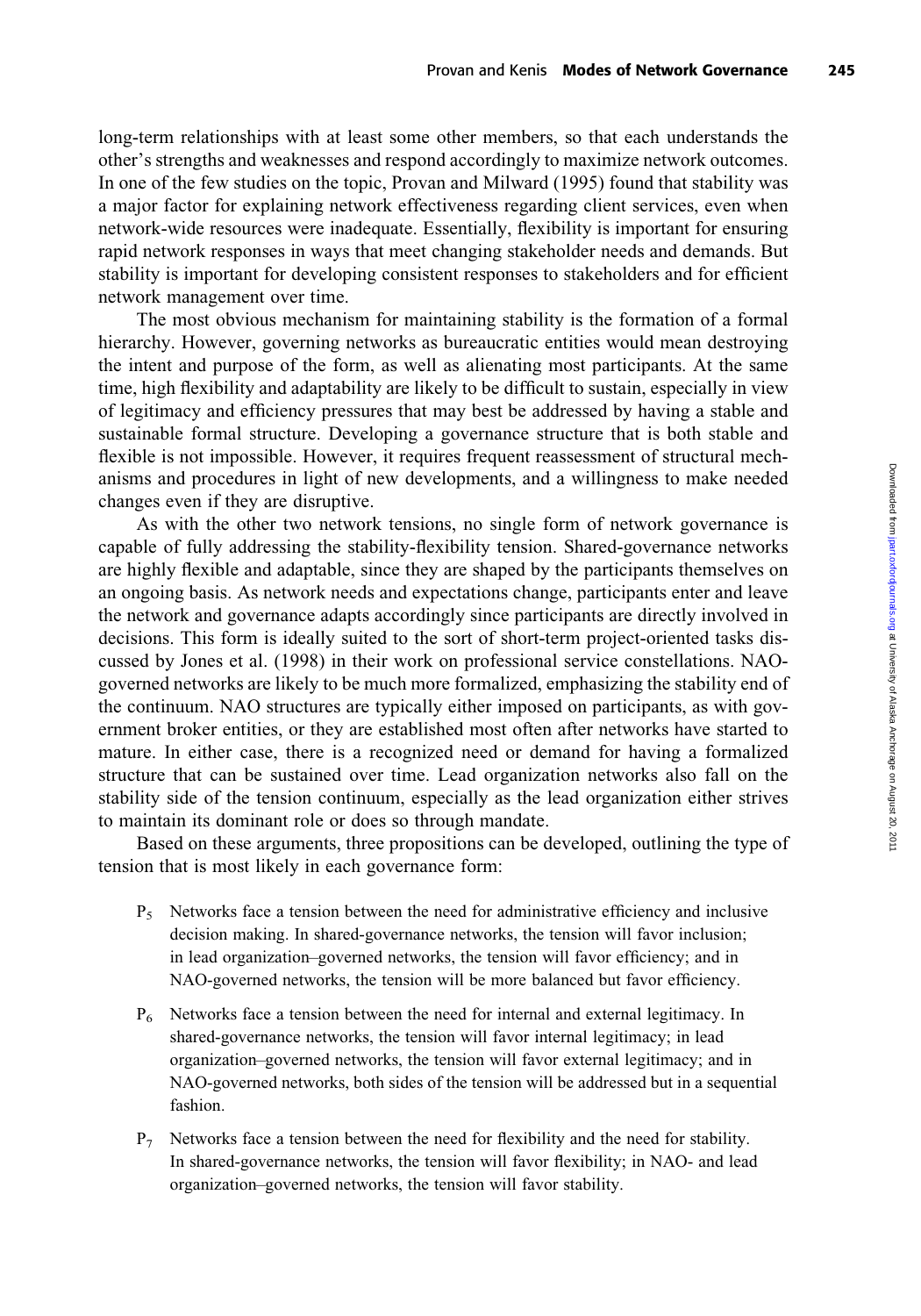Despite the absence of empirical research on how these three tensions occur regarding network governance, they are an essential, but problematic, aspect of network management. For example, if a network is highly inefficient or lacks internal legitimacy over an extended period of time, participating organizations will be likely to drop out of the network or greatly reduce their involvement and contributions. Alternatively, if a network is stable but not flexible, its capacity to perform key functions, like integrating service provision or comprehensive project planning, is likely to decline, especially as critical environment conditions change and as new members join. It is up to network management, as part of the governance process, to recognize the tensions in each governance form, determine whether or not the tensions inherent in the form adopted should be resolved, and how this should be accomplished. A full treatment of this issue is beyond the scope of this article. It is, however, part of the dilemma of managing public networks, which has been discussed extensively by Agranoff and McGuire (2003); Huxham and Vangen (2005); Kickert, Klijn, and Koppenjan (1999); and others.

# EVOLUTION OF NETWORK GOVERNANCE

One final issue is network evolution. We have described the network governance forms, the conditions under which a particular form, if adopted, is likely to be successful, and the tensions that are inherent in each form. But what happens when the form needs to change? Although there has been research on how networks evolve over time (cf. Doz 1996; Gulati and Gargiulo 1999; Human, Sherrie, and Provan 2000; Isett and Provan 2005; Kenis and Knoke 2002; Ring and Van de Ven 1994), these studies have focused mainly on evolution of network relationships, not evolution of the form of governance. If there is a discrepancy between a form of governance and one or more of the critical contingencies we discussed (trust density, size, etc.), one option, of course, is for the network to avoid change, in which case it will simply either be ineffective or fail. This is a particular problem when networks are mandated and the form imposed is inappropriate. Thus, change in network governance is certainly not inevitable. But an alternative option is for the network and its management to change its component structure and adopt a different form of governance. For instance, as a shared-governance network attracts more and more members (possibly precisely because of its effectiveness), the demands on its governance structure will change. At this point, network-level managers can either struggle with the current governance form, which is likely to become increasingly ineffective, or shift to a different form that is consistent with having more participants, less dense trust relations, and so on.

Given the likelihood, and in fact, the desirability of change as contingency conditions evolve, how exactly does change take place? Are shifts from one form to another equally likely or is evolution inhibited by the structure of the form itself? We argue that change from one form of governance to another is predictable, depending on which form is already in place. The logic behind this argument is based on the inherent flexibility and adaptability of the form itself.

Shared governance is the most flexible and adaptable form (see the discussion of network tensions). Networks can certainly maintain this form. However, network success is likely to induce changes in the contingency components outlined earlier (more participants, greater need for network-level competencies, etc.), requiring a shift in network governance. We argue that at this point, shift to either brokered form of governance is possible, depending on what the various contingency factors look like (for instance, is trust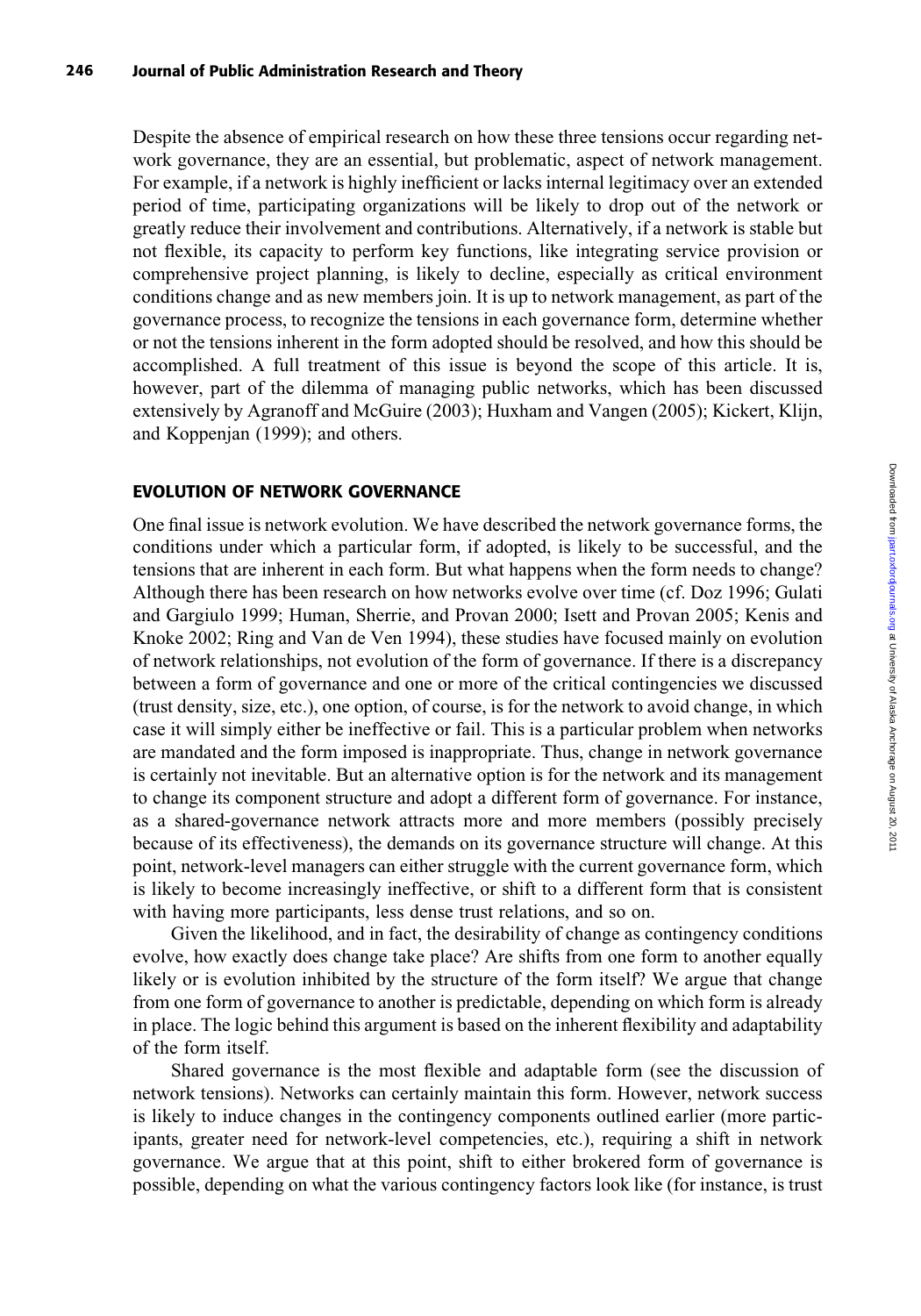becoming more diffused?). Once a brokered form is adopted, however, the range of choices is reduced. Specifically, when governance becomes established as either a lead organization or NAO form, evolution to shared governance is unlikely. Both lead organization and NAO forms are more stable, less flexible forms, with institutionalized leadership roles that make it difficult to shift to shared governance. In addition, just as these brokered forms are most effectively utilized when trust is more diffused among members, when there are many participants, etc., these same factors are difficult to reverse.

In a similar manner, when a lead organization form is adopted, if contingency factors change, they are most likely to change in ways that make the NAO form optimal. Thus, evolution is much more likely to move from a lead organization form to an NAO, than from lead organization to shared governance. It should be noted, however, that movement from either shared governance or a lead organization to an NAO involves strategic choice. That is, evolution is not simply a natural process that occurs as contingency components change. Rather, a specific choice must be made by network participants and managers to turn network governance over from one or more network participants to a third party organization. Finally, when an NAO is adopted, because it is the most formalized of the governance models, the form is least likely of the three basic forms to change. Our logic is summarized in the following proposition:

 $P_8$  Assuming network survival over time, as network governance changes, it is likely to evolve in a predictable pattern from shared governance to a more brokered form and from participant governed to externally (NAO) governed. Evolution from shared governance to either brokered form is significantly more likely than evolution from a brokered form to shared governance. Once established, evolution from an NAO to another form is unlikely (i.e., inertia is strongest when the governance form is more formalized).

# **CONCLUSIONS**

This article has provided an examination and discussion of the governance of organizational networks, offering a rationale for studying this under-researched topic and distinguishing among three basic forms of network governance. Our intent has been to build new theory about network governance, first, by discussing the basic characteristics of each form of governance; second, by outlining a number of critical contingency components that are likely to explain governance form effectiveness; third, by discussing the tensions inherent in each form and how these tensions might be managed in a network context; and fourth, by exploring the evolution of network governance from one form to another. We do not deny that the effectiveness of networks may, in part, be a function of the actions of individual network participants, or that individual participants may gain advantage from network involvement regardless of governance form. However, our basic contention is that when focusing on collectively generated, network-level outcomes, the form of network governance adopted, and the management of tensions related to that form are critical for explaining network effectiveness.

There is still much work to do to build and test theory related to network-level activities, structures, and outcomes. This article should be viewed as a starting point for explaining what network governance is, what forms it takes, how it evolves, and especially, how it might matter. For instance, although we argued for the importance of four particular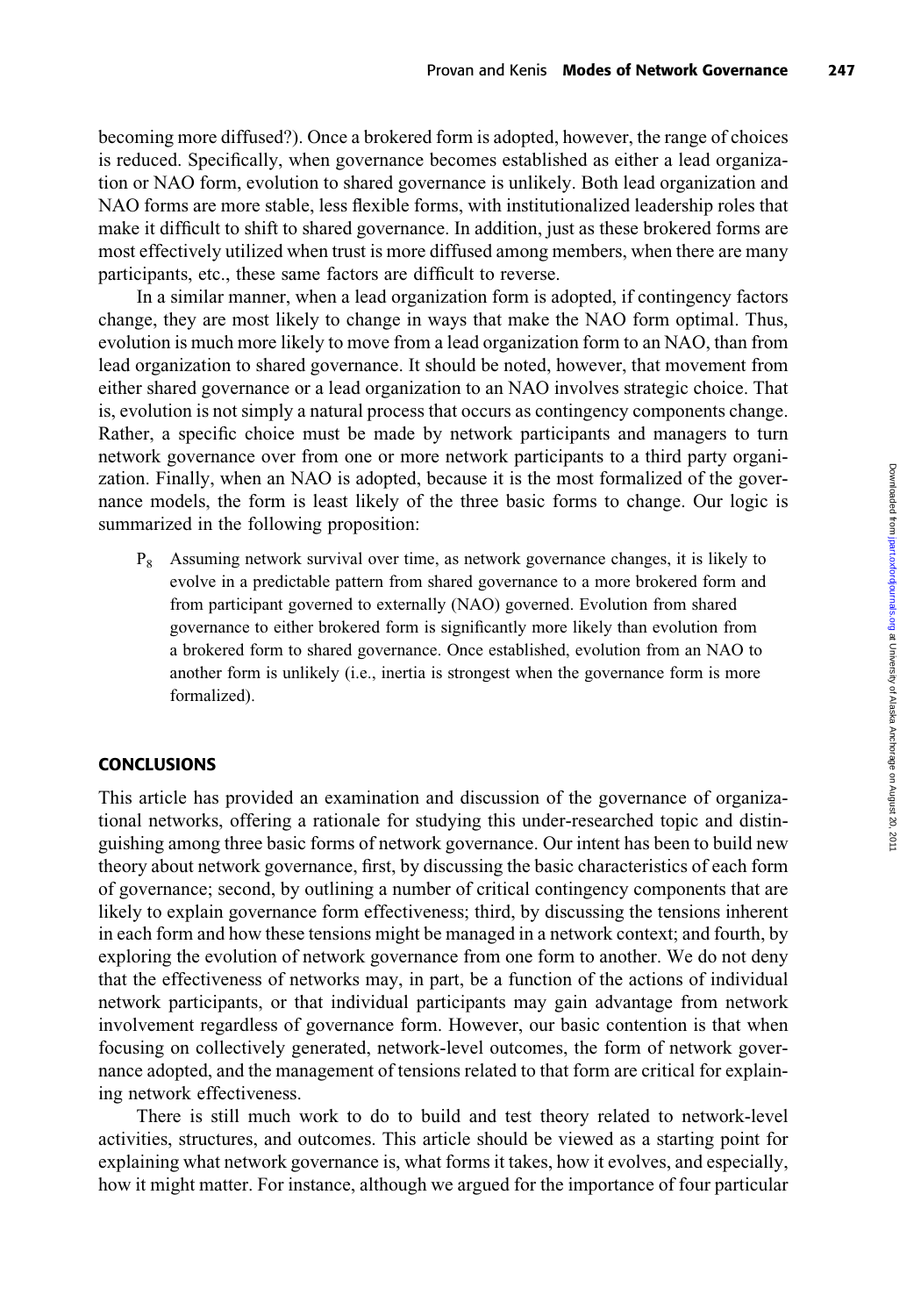contingencies, it is certainly possible that other components may be equally as important. Public network researchers need to examine these four as well as other contingencies that may be critical to network governance. The role of management also needs to be addressed in greater depth. We discussed the importance of management in addressing the tensions inherent in each governance form, but exactly what should be done and how was beyond the scope of this article.

Research should also be conducted on the interaction between governance interactions and operational interactions. For instance, are networks characterized by certain operational relationships between its organizations (like a specific routing of clients through a chain-like pattern) better governed by one form of network governance than another?

Another issue that deserves further attention is the importance of evolution. We discussed evolution in a general way, but empirical research as well as further thinking is warranted. For instance, if there is no mandate, how do network governance forms get started in the first place? And once started, what factors might contribute to the tendency of some forms to change more readily than others? In other words, are certain forms more likely than others to be resistant to changes in certain contingency components, thus slowing the process of change? Systematic research on network evolution is needed, focusing especially on how the governance of public networks emerges (whether by mandate or choice), and how it changes over time.

Finally, although we have focused primarily on explaining the impact of governance form on network effectiveness, effectiveness itself was only addressed in a general way. Research and further theorizing on network governance might move beyond this, addressing effectiveness as a multi-dimensional variable. For example, it may be that one form of governance may be most likely to produce positive outcomes for some types of outcomes, like community planning, but not for others, like better services. From this, it might also be possible to work backwards, predicting network form based on the type of outcome achieved. This capacity would be especially attractive to those trying to investigate and understand the functioning of illegal networks (cf. Baker and Faulkner 1993 Raab and Milward 2003). If the network form could be inferred from the outcome attained, then more effective intervention strategies might be designed.

This work also has practical implications. From a policy perspective, it should be clear that selection of governance form, whether through mandate or funding incentives, can have critical implications for overall network effectiveness. From a management perspective, our work demonstrates that effective network management requires the need to recognize and respond to both internal and external network demands, both when selecting a governance form and when managing tensions that arise as part of that form.

This article has been an attempt to develop new theory about network governance and to stimulate fresh thinking about how networks might be studied in the future. The challenge to researchers will be to broaden their focus, moving away from describing network activities and behaviors, or focusing on how organizations function within networks. Instead, researchers will need to examine whole networks in greater depth, including how they are governed. Ideally, large-scale comparative network studies would be undertaken, examining many networks across a range of different forms of governance. In view of the cost and complexity of conducting such research, however, it may be more reasonable to encourage the cumulative building of knowledge drawn from multiple network studies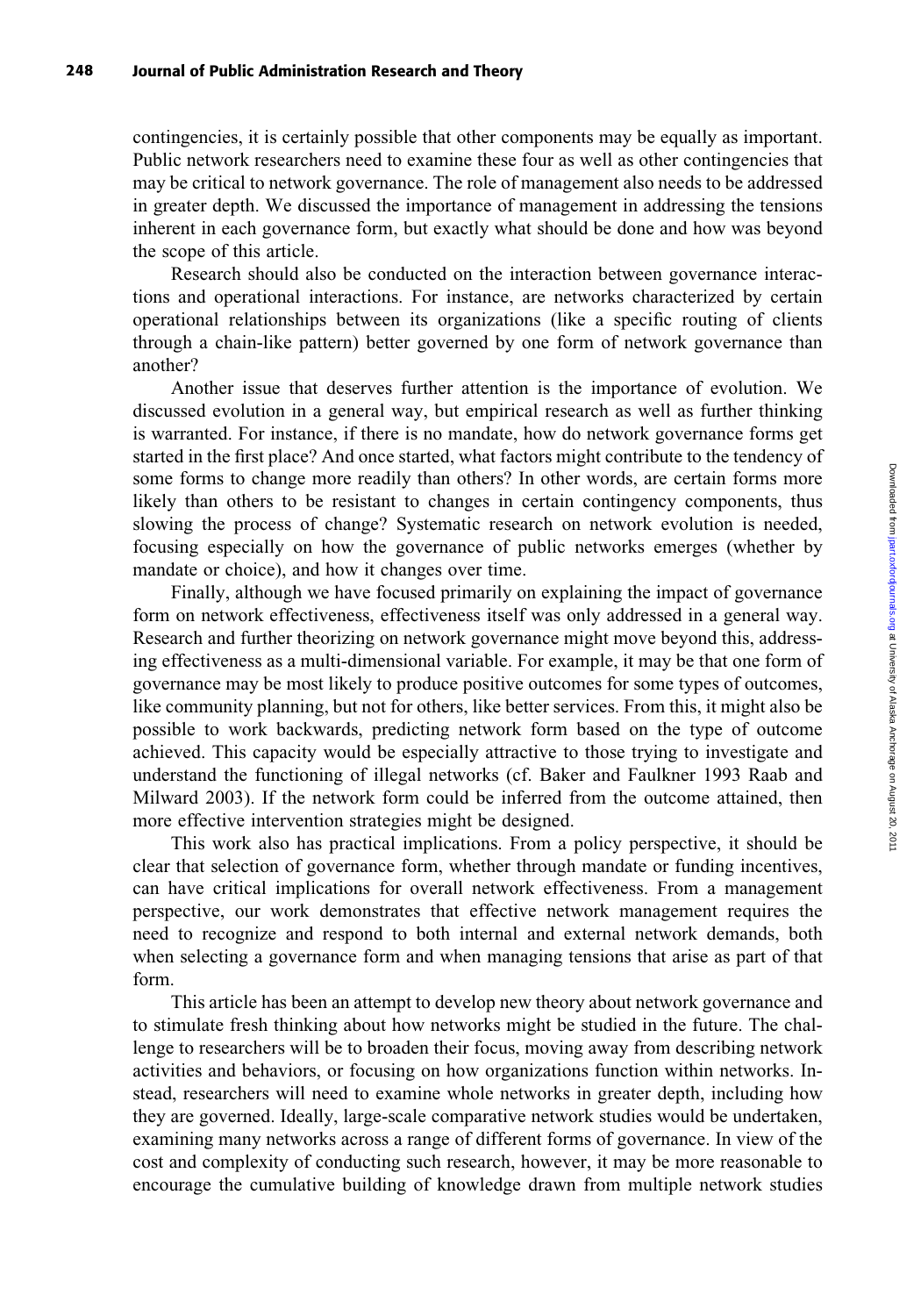examining different forms of governance in more in-depth ways. Some of this research has already been conducted, but the accumulation of evidence has not yet been apparent. Hopefully, this article will stimulate this process.

#### REFERENCES

- Acevedo, Beatriz, and Richard Common. 2006. Governance and the management of networks in the public sector—Drugs policy in the United Kingdom and the case of cannabis reclassification. Public Management Review 8:395–414.
- Agranoff, Robert, and Michael McGuire. 2003. Collaborative public management: New strategies for local governments Washington, DC: Georgetown Univ. Press.
- Ahuja, Gautam. 2000. Collaborative networks, structural holes, and innovation: A longitudinal study. Administrative Science Quarterly 45:425–55.
- Alter, Catherine, and Jerald Hage. 1993. Organizations working together Newbury Park, CA: Sage.
- Baker, Wayne E., and Robert R. Faulkner. 1993. The social organization of conspiracy: Illegal networks in the heavy electrical equipment industry. American Sociological Review 58:837–60.
- Brandes, Ulrik, Patrick Kenis, and Dorothea Wagner. 2003. Communicating centrality in policy network drawings. IEEE Transactions on Visualization and Computer Graphics 9:241–53.
- Brass, Daniel J., Joseph Galaskiewicz, Henrich R. Greve, and Wenpin Tsai. 2004. Taking stock of networks and organizations: A multilevel perspective. Academy of Management Journal 47: 795–817.
- Burn, Shawn M. 2004. Groups: Theory and practice Toronto, Ontario: Thomson-Wadsworth.
- Burt, Ronald S. 1992. Structural holes: The social structure of competition Cambridge, MA: Harvard Univ. Press.
- Chaskin, Robert J., Prudence Brown, Sudhir Venkatesh, and Avis Vidal. 2001. Building community capacity New York: Aldine de Gruyter.
- Coleman, James S. 1990. Foundation of social theory Cambridge, MA: Harvard Univ. Press.
- Daguerre, Anne. 2000. Policy networks in England and France: The case of child care policy 1980–1989. Journal of European Public Policy 7:244–60.
- DiMaggio, Paul J., and Walter W. Powell. 1983. The iron cage revisited: Institutional isomorphism and collective rationality in organizational fields. American Sociological Review 48:147–67.
- Doz, Yves L. 1996. The evolution of cooperation in strategic alliances: Initial conditions or learning processes? Strategic Management Journal 17:55–83.
- Drazin, Robert., and Andrew H. Van de Ven. 1985. Alternative forms of fit in contingency theory. Administrative Science Quarterly 30:514–39.
- Eccles, Robert G., and Dwight B. Crane. 1988. Doing deals: Investment banks at work. Boston, MA: Harvard Business School Press.
- Edelenbos, Jurian, and Erik-Hans Klijn. 2007. Trust in complex decision-making networks: A theoretical and empirical explanation. Administration & Society 39:25–50.
- Eisenhardt, Kathleen M. 1989. Agency theory: An assessment and review. Academy of Management Review 14:57–74.
- Entwistle, Tom, Gillian Bristow, Frances Hines, Sophie Donaldson, and Steve Martin. 2007. The dysfunctions of markets, hierarchies and networks in the meta-governance of partnership. Urban Studies 44 (1): 63–79.
- Evan, William M., and Paul Olk. 1990. R&D consortia: A new U.S. organizational form. Sloan Management Review 31:37–46.
- Faerman, Sue R., David P. McCaffrey, and David van Slyke. 2001. Understanding interorganizational cooperation: Public-private collaboration in regulating financial market innovation. Organization Science 12:372–88.
- Fama, Eugene F., and Michael C. Jensen. 1983. Separation of ownership and control. Journal of Law and Economics 26:301–25.
- Forsyth, Donelson R. 1999. Group dynamics, 3rd ed. Belmont, CA: Wadsworth.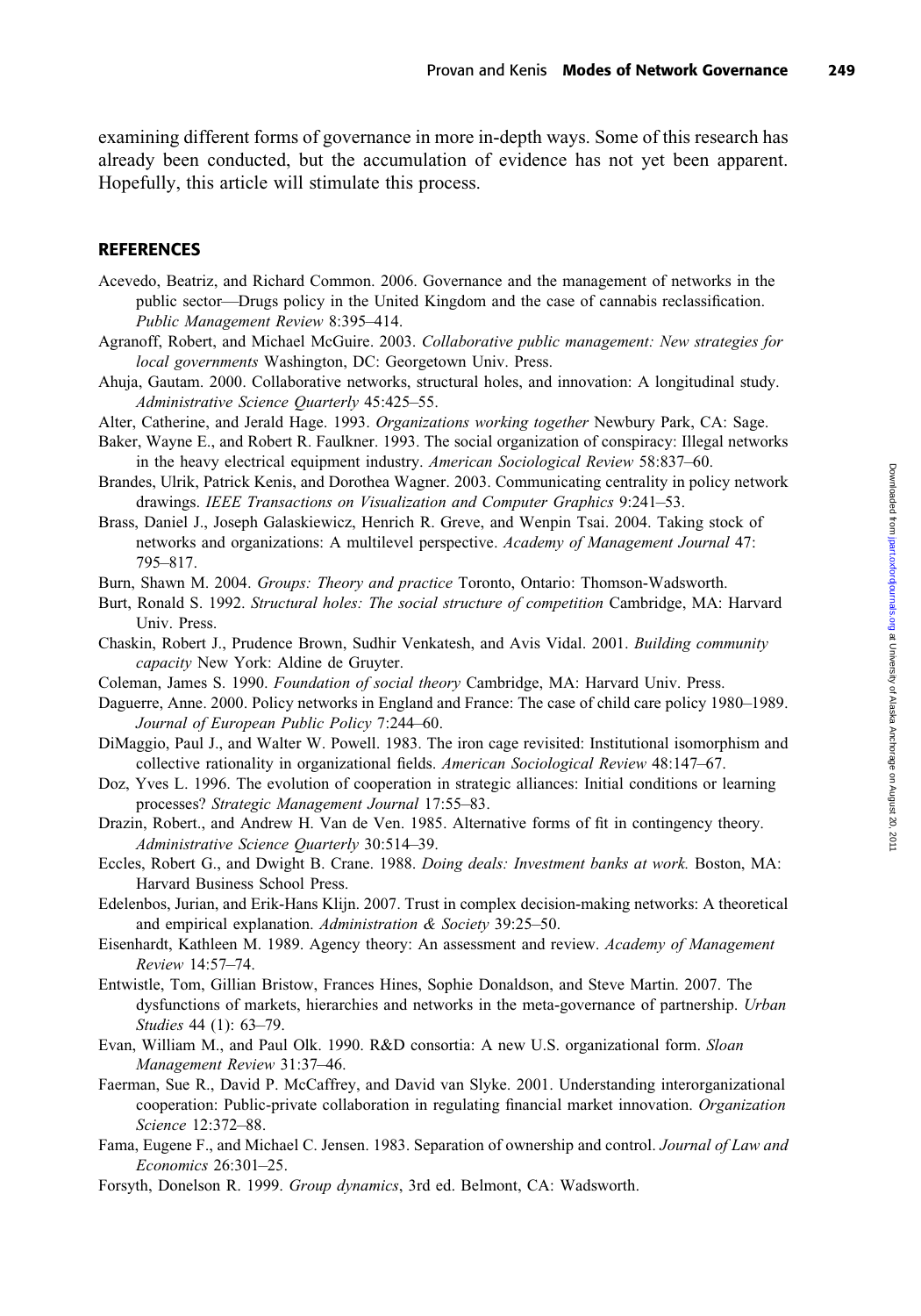#### 250 Journal of Public Administration Research and Theory

- Gebauer, Andrea, Chang W. Nam, and Rüdiger Parsche. 2005. Regional technology policy and factors shaping local innovation networks in small German cities. *European Planning Studies* 13:661–83.
- Gerlach, Michael L. 1992. Alliance capitalism: The social organization of Japanese business Berkeley, CA: University of California Press.
- Goldsmith, Stephen, and William D. Eggers. 2004. Governing by Network. Washington, DC: Brookings.
- Goodman, Paul S., and Johannes M. Pennings. 1977. New perspectives on organizational effectiveness. San Francisco, CA: Jossey-Bass.
- Graddy, Elizabeth A., and Bin Chen. 2006. Influences on the size and scope of networks for social service delivery. Journal of Public Administration Research and Theory 16:533-52.
- Gulati, Ranjay. 1995. Social structure and alliance formation patterns: A longitudinal analysis. Administrative Science Quarterly 40:619–52.
- Gulati, Ranjay, and Martin Gargiulo. 1999. Where do interorganizational networks come from? American Journal of Sociology 104:1439–93.
- Håkansson, Håkan, and David Ford. 2002. How should companies interact in business networks? Journal of Business Research 55:133–39.
- Hill, Carolyn J., and Laurence E. Lynn. 2005. Is hierarchical governance in decline? Evidence from empirical research. Journal of Public Administration Research and Theory 15:173–95.
- Hoeijmakers, Marjan, Patrick Kenis, Edith de Leeuw, and Nanne K. de Vries. 2007. Local health policy development processes—An expanded toolbox. Health Promotion International 22(2):112–21.
- Human, Sherrie E., and Keith G. Provan. 2000. Legitimacy building in the evolution of small-firm networks: A comparative study of success and demise. Administrative Science Quarterly 45:327–65.

Huxham, Chris, and Siv Vangen. 2005. Managing to Collaborate London: Routledge.

- Imperial, Mark T. 2005. Using collaboration as a governance strategy: Lessons from six watershed management programs. Administration & Society 37:281–320.
- Inzerilli, Giorgio. 1990. The Italian perspective: Flexible organization and social management. International Studies of Management and Organization 20:6–21.
- Isett, Kimberley R., and Keith G. Provan. 2005. The evolution of interorganizational network relationships over time: Does sector matter? Journal of Public Administration Research and Theory 15:149–65.
- Jones, Candace, and Robert J. DeFillippi. 1996. Back to the future in film: Combining industry and self-knowledge to meet career challenges of the 21st century. Academy of Management Executive 10 (4): 89–104.
- Jones, Candace, William S. Hesterly, Karin Fladmoe-Lindquist, and Stephen P. Borgatti. 1998. Professional service constellations: How strategies and capabilities influence collaborative stability and change. Organization Science 9:396–410.
- Jones, Candace, William S. Hesterly, and Stephen P. Borgatti. 1997. A general theory of network governance: Exchange conditions and social mechanisms. Academy of Management Review 22:911–45.
- Kapucu, Naim, and Montgomery Van Wart. 2006. The evolving role of the public sector in managing catastrophic disasters: Lessons learned. Administration & Society 38:279–308.
- Kenis, Patrick, and David Knoke. 2002. How organizational field networks shape interorganizational tie-formation rates. Academy of Management Review 27:275–93.
- Kenis, Patrick, and Keith G. Provan. 2006. The control of public networks. International Public Management Journal 9:227–47.
- Kickert, Walter J. M., Erik-Hans Klijn, and Joop E. M. Koppenjan. 1999. Managing complex networks: strategies for the public sector. London: Sage.
- Kilduff, Martin, and Wenpin Tsai. 2003. Social Networks and Organizations. London: Sage Press.
- Knoke, David. 1990. Political networks. The structural perspective. Cambridge: Cambridge Univ. Press.
- Koza, Mitchell P., and Arie Y. Lewin. 1999. The coevolution of network alliances: A longitudinal analysis of an international professional service network. Organization Science 10:638–53.
- Larson, Andrea. 1992. Network dyads in entrepreneurial settings: A study of the governance of exchange relationships. Administrative Science Quarterly 37:76–104.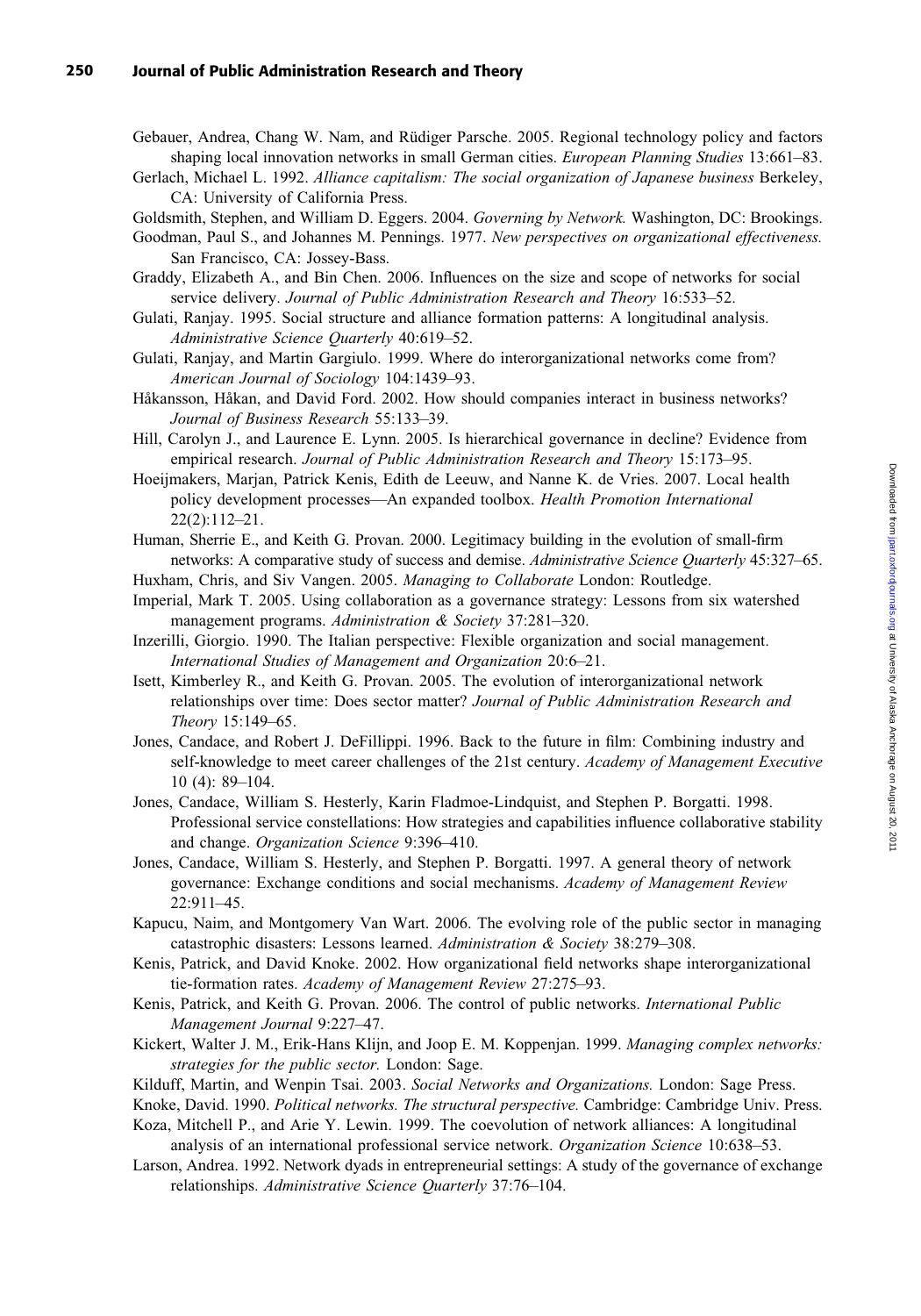- Lazerson, Mark. 1995. A new phoenix? Modern putting-out in the Modena knitwear industry. Administrative Science Quarterly 40:34–59.
- Lemieux-Charles, Louise, Larry W. Chambers, Rhonda Cockerill, Susan Jaglal, Kevin Brazil, Carol Cohen, Ken LeClair, Bill Dalziel, and Barbara Schulman. 2005. Evaluating the effectiveness of community-based dementia care networks: The dementia care networks' study. Gerontologist 45:456–64.
- McEvily, Bill, and Akbar Zaheer. 2004. Architects of trust: The role of network facilitators in geographical clusters. In Trust and distrust in organizations, ed. R. Kramer and K. Cook, 189–213. New York: Russell Sage Foundation.
- McEvily, Bill, Vincenzo Perrone, and Akbar Zaheer. 2003. Trust as an organizing principle. Organization Science 14:91–103.
- Mizruchi, Mark. 1983. Who controls whom? An examination of the relation between management and boards of directors in large corporations. Academy of Management Review 8:426–35.
- Monge, Peter R., and Noshir S. Contractor. 2003. Theories of communication networks New York: Oxford Univ. Press.
- Moreno, Jacob L. 1934. Who shall survive? New York: Beacon Press.
- Moynihan, Donald. 2005. Leveraging collaborative networks in infrequent emergency situations Washington, DC: IBM Center for the Business of Government.
- O'Toole, Laurence J. 1997. Treating networks seriously: Practical and research-based agendas in public administration. Public Administration Review 57:45–52.
- O'Toole, Laurence J., and Kenneth J. Meier. 2006. Networking in the penumbra: Public management, cooptative links, and distributional consequences. International Public Management Journal 9:271–94.
- Owen-Smith, Jason, and Walter W. Powell. 2004. Knowledge networks as channels and conduits: The effects of spillovers in the Boston biotechnology community. Organization Science 15:5–21.
- Park, Sang-Ho. 1996. Managing an interorganizational network: A framework of the institutional mechanism for network control. Organization Studies 17:795–823.
- Perrow, Charles. 1961. The analysis of goals in complex organizations. American Sociological Review 26:688–99.
	- ———. 1986. Economic theories of organization. Theory and Society 15 (1–2): 11–45.
- Piore, Michael, and Charles F. Sabel. 1984. The second industrial divide: Possibilities for prosperity. New York: Basic Books.
- Powell, Walter W. 1990. Neither market nor hierarchy: Network forms of organization. In Research in organizational behavior, ed. Barry M. Staw and Cummings L. L., vol. 12, 295–336. Greenwich, CT: JAI Press.
- Powell, Walter W., Douglas R. White, Kenneth W. Koput, and Jason Owen-Smith. 2005. Network dynamics and field evolution: The growth of interorganizational collaboration in the life sciences. American Journal of Sociology 110:1132–205.
- Provan, Keith G. 1980. Board power and organizational effectiveness among human service agencies. Academy of Management Journal 23:221–36.
- Provan, Keith G., Amy Fish, and Joerg Sydow. 2007. Interorganizational networks at the network level: A review of the empirical literature on whole networks. Journal of Management 33:479–516.
- Provan, Keith G., and H. Brinton Milward. 1995. A preliminary theory of network effectiveness: A comparative study of four community mental health systems. Administrative Science Quarterly 40:1–33.
- -. 2001. Do networks really work? A framework for evaluating public-sector organizational networks. Public Administration Review 61:414–23.
- Provan, Keith G., Kimberley R. Isett, and H. Brinton Milward. 2004. Cooperation and compromise: A network response to conflicting institutional pressures in community mental health. Nonprofit and Voluntary Sector Quarterly 33:489–514.
- Raab, Joerg. 2004. More than just a metaphor: The network concept and its potential in Holocaust research. In Networks of Nazi Persecution: Bureaucracy, Business, and the Organization of the Holocaust, ed. G. D. Feldman and W. Seibel, 321-39. London: Berghahn.